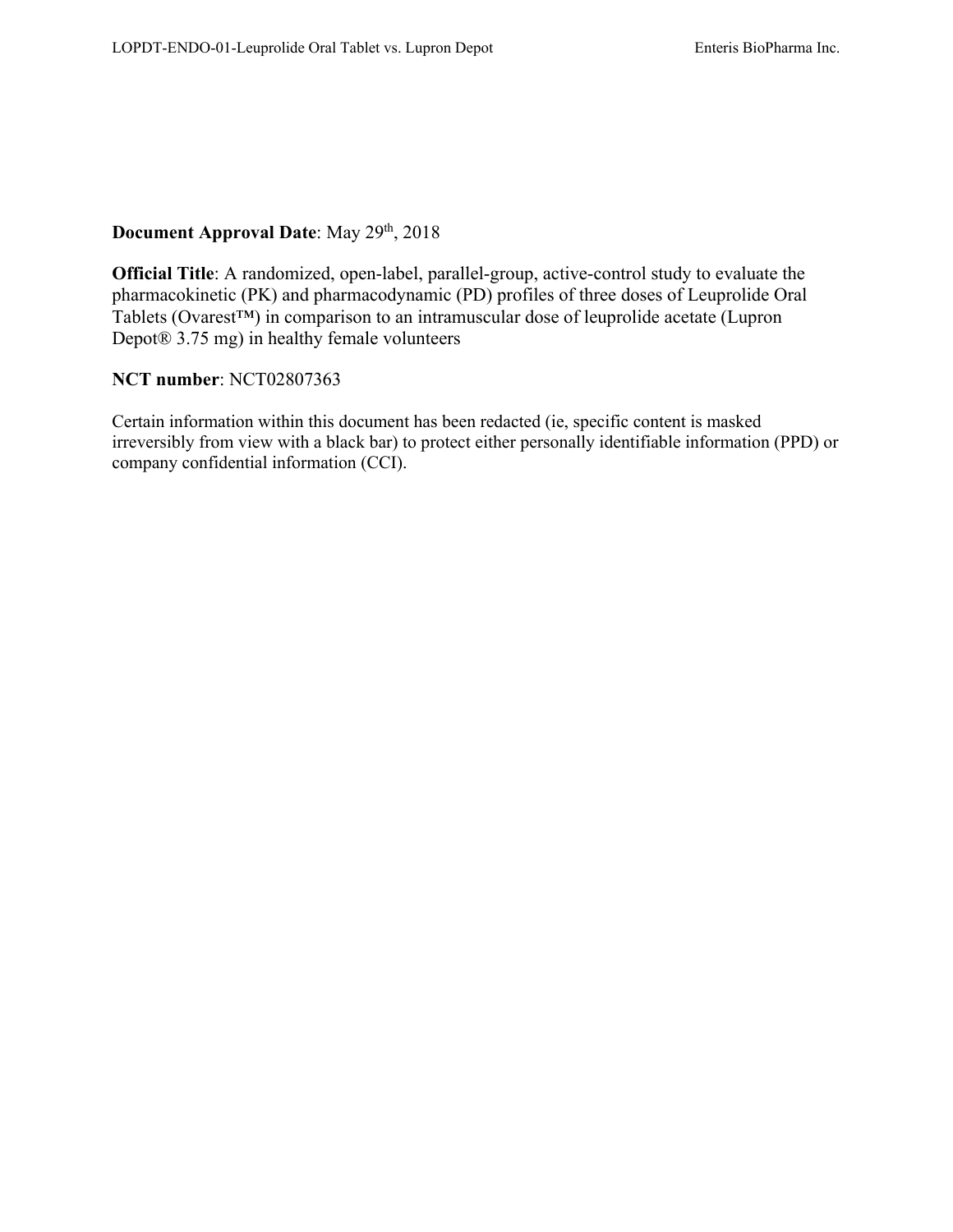

**Statistical Analysis Plan**

# **A RANDOMIZED, OPEN-LABEL, PARALLEL-GROUP, ACTIVE-CONTROL STUDY TO EVALUATE THE PHARMACOKINETIC (PK) AND PHARMACODYNAMIC (PD) PROFILES OF THREE DOSES OF LEUPROLIDE ORAL TABLETS (OVAREST**™**) IN COMPARISON TO AN INTRAMUSCULAR DOSE OF LEUPROLIDE ACETATE (LUPRON DEPOT® 3.75 MG) IN HEALTHY FEMALE VOLUNTEERS**

# **Sponsor Protocol No. LOPDT-ENDO-01 inVentiv Health Clinique Inc. Project No. 160218**

Final Version: 2.0 Date: 29-MAY-2018

Contract Research Organization: inVentiv Health Clinique Inc. ("inVentiv"),

A Syneos Health Company 2500, rue Einstein Québec (Québec) Canada, G1P 0A2

Sponsor: Enteris BioPharma Inc. 83 Fulton Street Boonton, New Jersey 07005

**CONFIDENTIAL**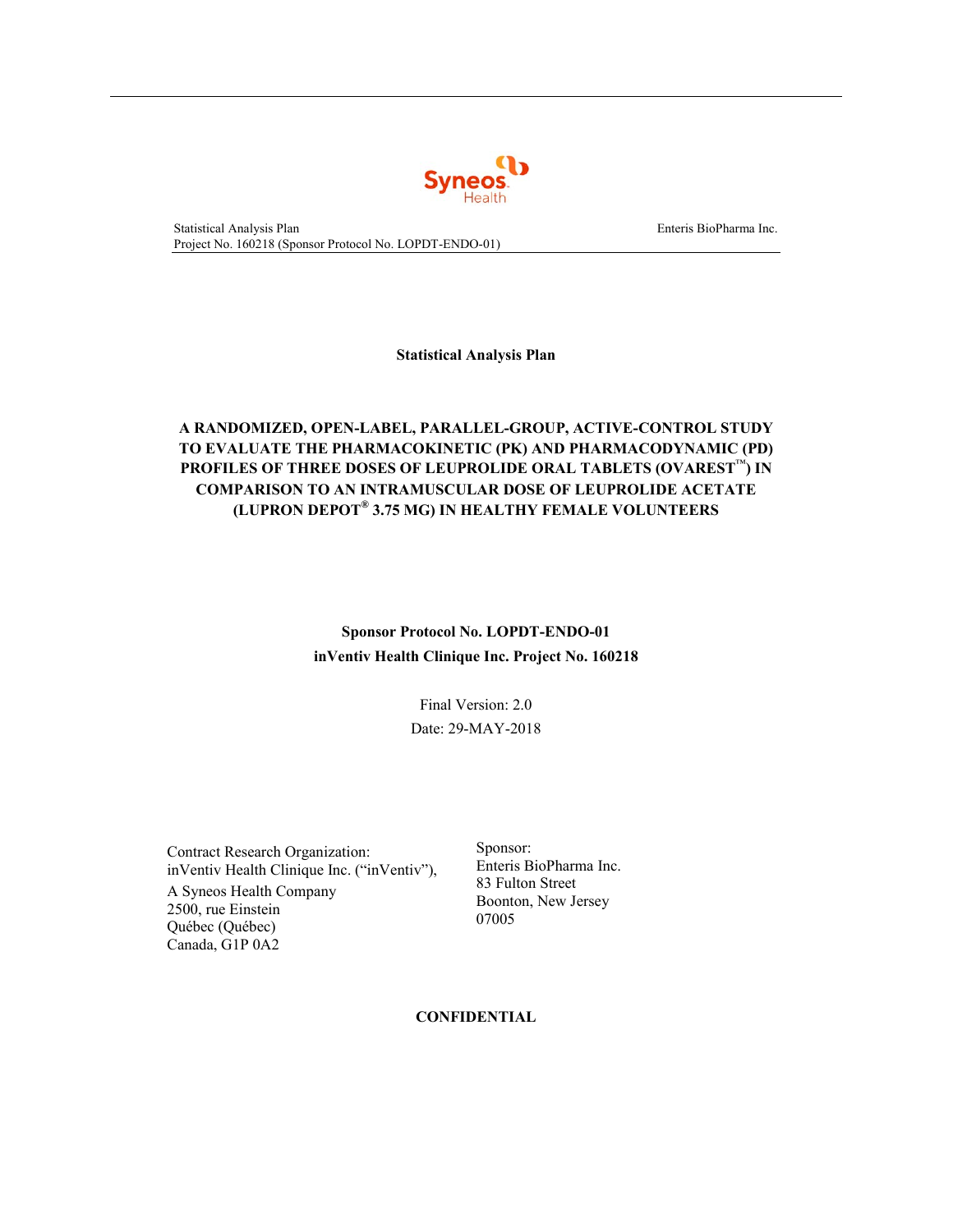

Statistical Analysis Plan **Enterior Controllering Controllering Controllering Controllering Controllering Controllering Controllering Controllering Controllering Controllering Controllering Controllering Controllering Cont** Project No. 160218 (Sponsor Protocol No. LOPDT-ENDO-01)

#### SIGNATURES

<span id="page-2-0"></span>1

Sponsor Protocol No.: LOPDT-END0-0 1

inVentiv Project No.: 160218

Study Titlc: A Randomized, Open-label, Parallel-group, Active-control Study to Evaluate the Pharmacokinetic (PK) and Pharmacodynamic (PD) Profiles of Three Doses of Leuprolide Oral Tablets (Ovarest"') in Comparison to an Jntramusculnr Dose of Leuprolide Acetate (Lupron Depot<sup>®</sup> 3.75 mg) in Healthy Female Volunteers.



29-MA Y -2018 (f'innl 2.0)

Page 2 of 23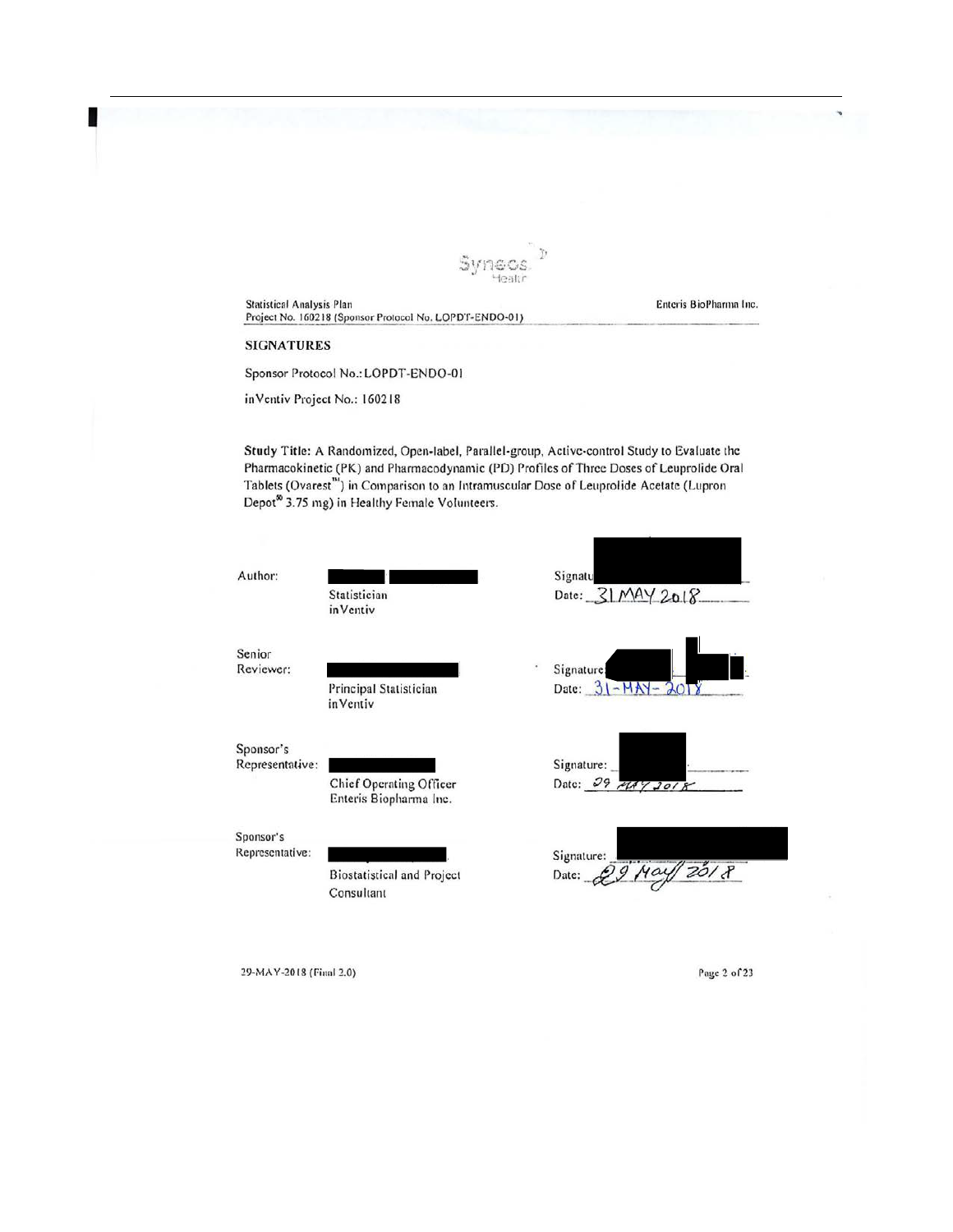

<span id="page-3-0"></span>**Statistical Analysis Plan** Project No. 160218 (Sponsor Protocol No. LOPDT-ENDO-01) **TABLE OF CONTENTS**  $1.$  $\overline{2}$ .  $2.1$  $2.2$ 3.  $3.1$  $3.2$  $3.3$  $3.4$ 4. 5. 6. 6.1 6.2 6.3 7. 8.  $8.1$ 8.2 8.3 8.4 8.5 8.6 9. 9.1 9.2 9.3 9.4 9.5 10. 10.1

29-MAY-2018 (Final 2.0)

Page 3 of 23

Enteris BioPharma Inc.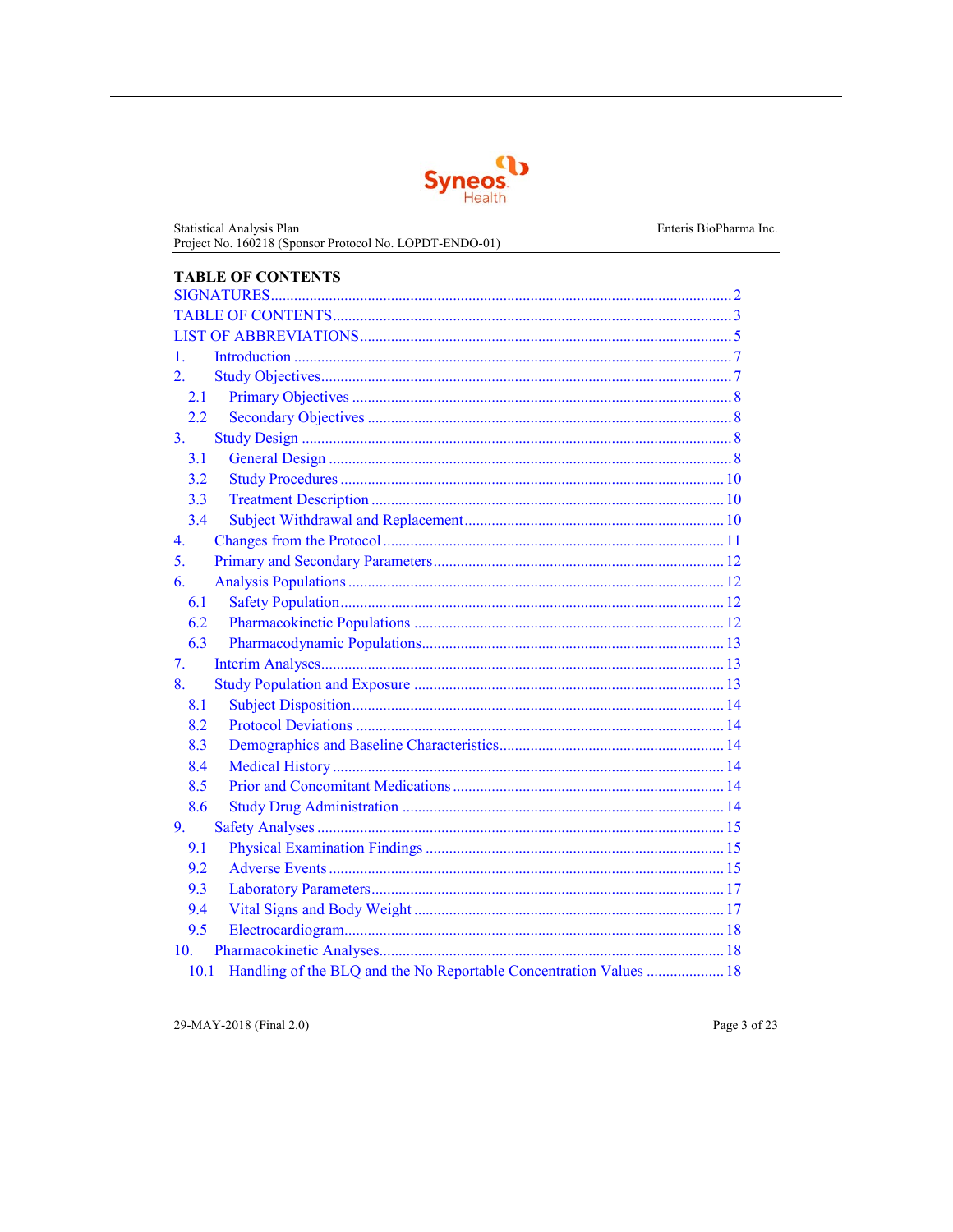

Statistical Analysis Plan **Enteris BioPharma Inc.** Enteris BioPharma Inc. Project No. 160218 (Sponsor Protocol No. LOPDT-ENDO-01) 10.2 [Handling of the Difference between the Scheduled and the Actual Sampling](#page-19-0)  [Times ..................................................................................................................... 19](#page-19-0) 10.3 [Pharmacokinetic Concentration and Parameters ................................................... 19](#page-19-1) 10.4 [Statistical Analyses ................................................................................................ 20](#page-20-0) 11. [Pharmacodynamics Analyses .................................................................................... 21](#page-21-0) 11.1 [Pharmacodynamic Concentration and Parameters ................................................ 21](#page-21-1) 11.2 [Statistical Analyses ................................................................................................ 22](#page-22-0) 12. [Datasets Handling ...................................................................................................... 23](#page-23-0) [13. Handling of Missing Data ......................................................................................... 23](#page-23-1) 14. [Software to be Used .................................................................................................. 23](#page-23-2)

29-MAY-2018 (Final 2.0) Page 4 of 23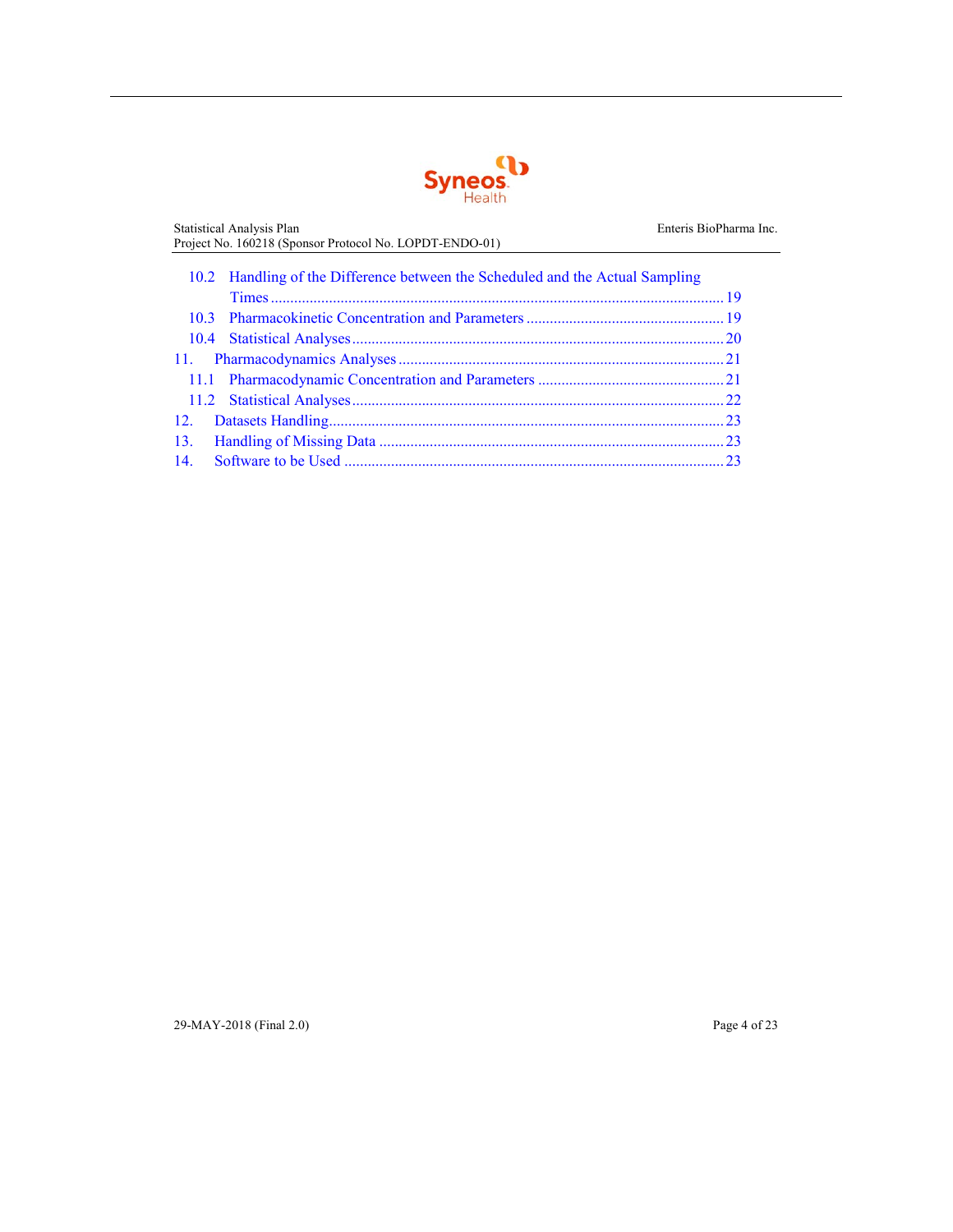

## <span id="page-5-0"></span>**LIST OF ABBREVIATIONS**

| AE                       | Adverse event                                                                                                              |  |  |
|--------------------------|----------------------------------------------------------------------------------------------------------------------------|--|--|
| $AUC_{0-24}$             | Area under the drug concentration versus time curve from 0 hour to 24 hours                                                |  |  |
| $AUC_{0-t}$              | Area under the drug concentration versus time curve from 0 hour to t (time of the<br>last observed non-zero concentration) |  |  |
| $AUC_{0\text{-inf}}$     | Area under the drug concentration versus time curve from 0 hour to infinity                                                |  |  |
| bid                      | Twice daily                                                                                                                |  |  |
| <b>BLQ</b>               | Below the lower limit of quantitation                                                                                      |  |  |
| BMI                      | Body mass index                                                                                                            |  |  |
| $C_{\text{max}}$         | Maximum concentration level                                                                                                |  |  |
| $C_{ss\_oral}$           | Steady state concentration level calculated for oral tablets                                                               |  |  |
| $\mathrm{C_{ss\_im}}$    | Steady state concentration level calculated for IM injection                                                               |  |  |
| <b>CSR</b>               | Clinical study report                                                                                                      |  |  |
| $C_t$                    | The last observed non-zero concentration                                                                                   |  |  |
| CV                       | Coefficient of variation (equivalent to C.V.)                                                                              |  |  |
| df                       | Degree of freedom                                                                                                          |  |  |
| E <sub>2</sub>           | Estradiol                                                                                                                  |  |  |
| <b>ECG</b>               | Electrocardiogram                                                                                                          |  |  |
| <b>FDA</b>               | Food and Drug Administration                                                                                               |  |  |
| FSH                      | <b>Follicle Stimulating Hormone</b>                                                                                        |  |  |
| g                        | Gram                                                                                                                       |  |  |
| <b>ICF</b>               | Informed consent form                                                                                                      |  |  |
| <b>IM</b>                | Intramuscular                                                                                                              |  |  |
| Inc.                     | Incorporated                                                                                                               |  |  |
| IV                       | Intravenous                                                                                                                |  |  |
| $\mathbf{K}_{\text{el}}$ | The apparent elimination rate constant,                                                                                    |  |  |
| $K_{el\,Lower}$          | The time point where $_{\text{Kel}}$ calculation begins                                                                    |  |  |
| $K_{el}$ Upper           | The sampling time of the last non-zero concentration used to estimate the $K_{el}$                                         |  |  |
| LH                       | Luteinizing Hormone                                                                                                        |  |  |
| <b>LMP</b>               | Last menstrual period                                                                                                      |  |  |
| ln                       | Natural logarithm                                                                                                          |  |  |
| Max                      | Maximum (equivalent to max.)                                                                                               |  |  |
| $MedDRA^{\circledR}$     | Medical Dictionary for Regulatory Activities                                                                               |  |  |

29-MAY-2018 (Final 2.0) Page 5 of 23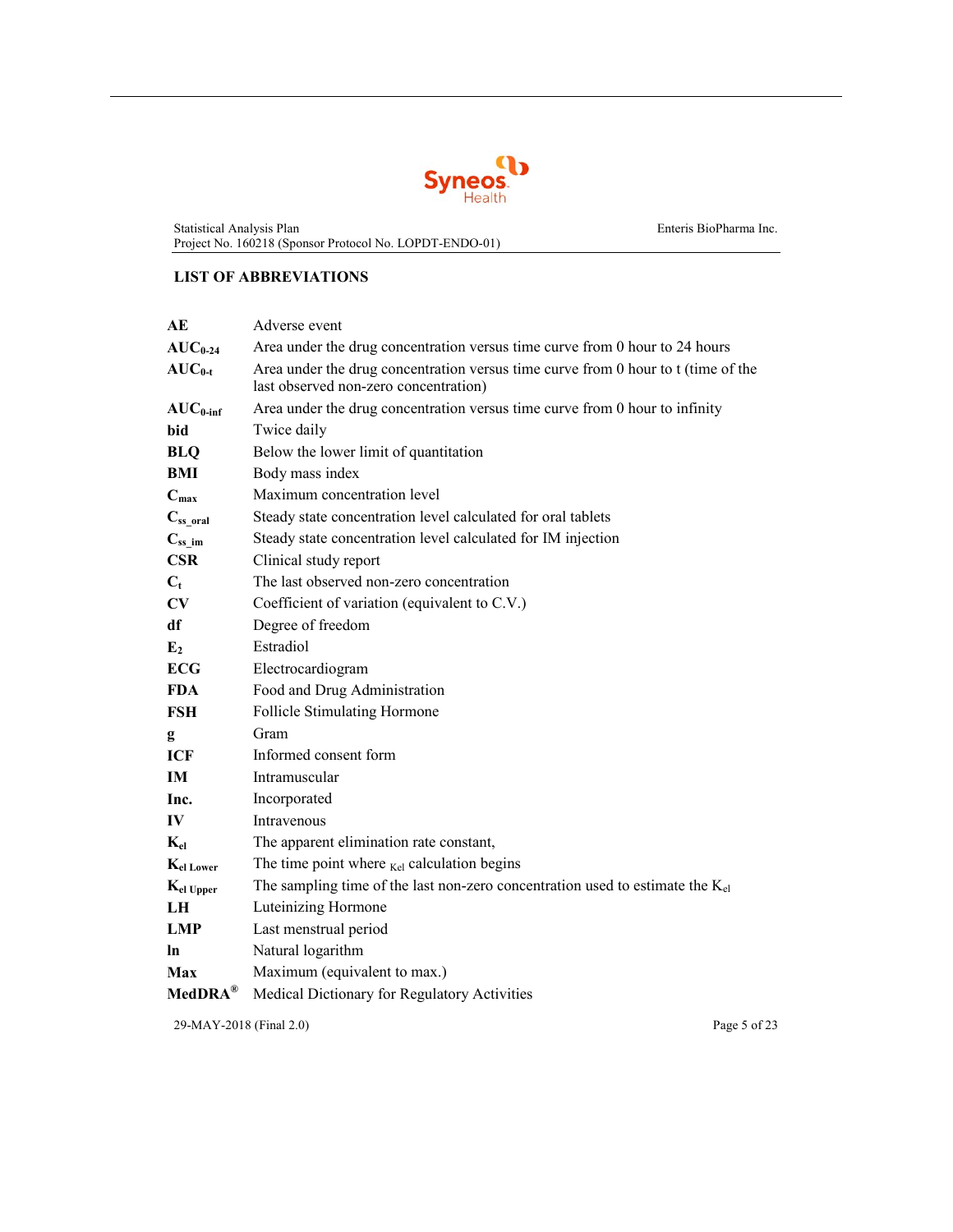

Statistical Analysis Plan Enteris BioPharma Inc.

|                      | Project No. 160218 (Sponsor Protocol No. LOPDT-ENDO-01)                                               |
|----------------------|-------------------------------------------------------------------------------------------------------|
| mg                   | Milligram                                                                                             |
| Min                  | Minimum (equivalent to min.)                                                                          |
| mL                   | Milliliter                                                                                            |
| n                    | Number of observations                                                                                |
| No.                  | Number                                                                                                |
| <b>PD</b>            | Pharmacodynamic; Postdosing                                                                           |
| pН                   | Negative logarithm of the activity of H+                                                              |
| PK                   | Pharmacokinetic                                                                                       |
| <b>PT</b>            | MedDRA <sup>®</sup> Preferred Term                                                                    |
| qd                   | Once a day                                                                                            |
| <b>QRS</b>           | The QRS complex is a structure on the ECG that corresponds to the depolarization<br>of the ventricles |
| QT                   | Time from electrocardiogram Q wave to the end of the T wave corresponding to<br>electrical systole    |
| <b>QTcB</b>          | QT corrected with Bazett formula                                                                      |
| <b>QTcF</b>          | QT corrected with Fridericia formula                                                                  |
| <b>RR</b>            | Duration of ventricular cardiac cycle                                                                 |
| <b>SAE</b>           | Serious adverse event                                                                                 |
| <b>SAP</b>           | Statistical analysis plan                                                                             |
| $SAS^{\circledR}$    | Statistical analysis system                                                                           |
| SD                   | Standard deviation                                                                                    |
| <b>SOC</b>           | MedDRA <sup>®</sup> System Organ Class                                                                |
| <b>SOP</b>           | <b>Standard Operating Procedure</b>                                                                   |
| $T_{1/2 \text{ el}}$ | Terminal elimination half-life                                                                        |
| <b>TEAE</b>          | Treatment-emergent adverse event                                                                      |
| $T_{max}$            | Time to maximum concentration level                                                                   |
| <b>VS</b>            | Versus                                                                                                |
| WHO DD               | World Health Organization Drug Dictionary                                                             |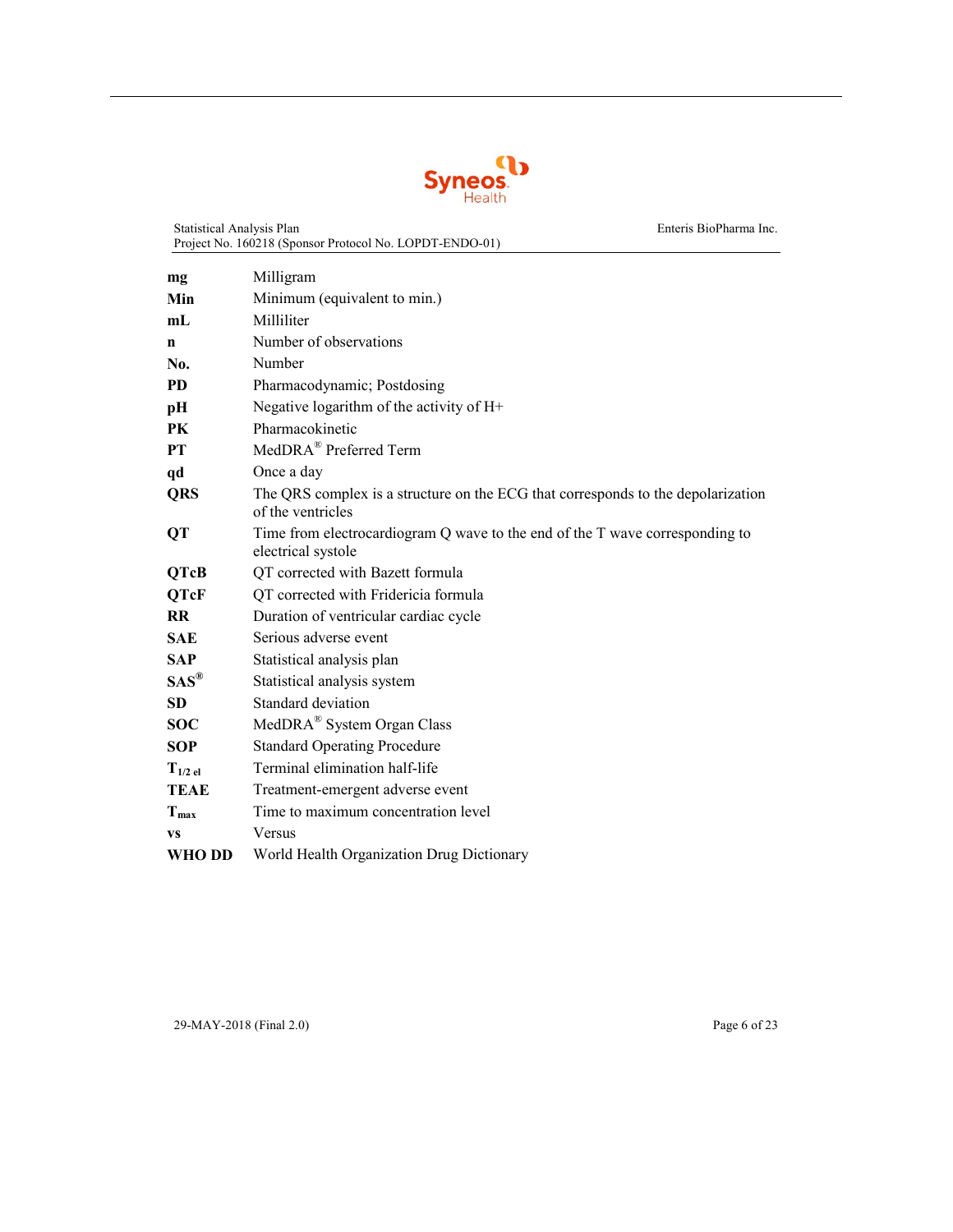

#### <span id="page-7-0"></span>**1. Introduction**

This statistical analysis plan (SAP) is intended to give a detailed description of the summaries and the analyses that will be generated for the present study by inVentiv. Analyses specified in this plan are based on (and/or consistent with) Enteris BioPharma study protocol No. LOPDT-ENDO-01 Amendment 03 dated February 01, 2018 (inVentiv Project No. 160218). Safety, tolerability, pharmacokinetic (PK), and pharmacodynamics (PD) analyses will all be described.

The plan may be revised due to unforeseen circumstances and any changes or modifications made after the plan has been finalized will be documented. If additional or revised analyses are required to supplement the planned analyses described in the SAP, the changes and justification for the changes will be outlined in the clinical study report (CSR). No changes will be made without prior approval of the study sponsor. No formal justifications are required for changes to the SAP which do not affect the statistical analysis methods, definitions, or rules defined in this document.

When applicable, all analyses and related processes will be conducted according to inVentiv's Standard Operating Procedures (SOPs). Protocol deviations occurring during the study will be listed.

## <span id="page-7-1"></span>**2. Study Objectives**

The objectives are to determine the safety, PK profile, and PD effects of the three doses of Ovarest™ in healthy female volunteers in comparison to a marketed dose of leuprolide acetate administered intramuscular (IM) (Lupron Depot<sup>®</sup> 3.75 mg). Note: For the third Ovarest<sup>™</sup> dose (Treatment "D"), a complete PK profile will not be evaluated.

This trial will serve as a bridging PK/PD study between the 4 mg Leuprolide Oral Tablet administered over 28 days as daily (qd) or twice daily (bid) regimens and the 10 mg Leuprolide Oral Tablet administered over 28 days as a bid regimen and a marketed IM injection of leuprolide acetate (Lupron Depot<sup>®</sup> 3.75 mg) designed for one month of therapy. This trial will also be a bridging study to historical PK/PD data for Lupron Depot<sup>®</sup> 3.75 mg and Lupron Depot<sup>®</sup> 11.25 mg (3-month) formulations.

The most important objective of this study is to provide adequate PD assessments to support development of the Leuprolide Oral Tablet with E2 suppression similar to those reported for Lupron Depot<sup>®</sup> and other E2-inhibiting hormonal therapies. Another reason for this trial is to describe the PK/PD dose-proportionality of the 4 mg and 10 mg Leuprolide Oral Tablet administered as qd and bid regimens.

29-MAY-2018 (Final 2.0) Page 7 of 23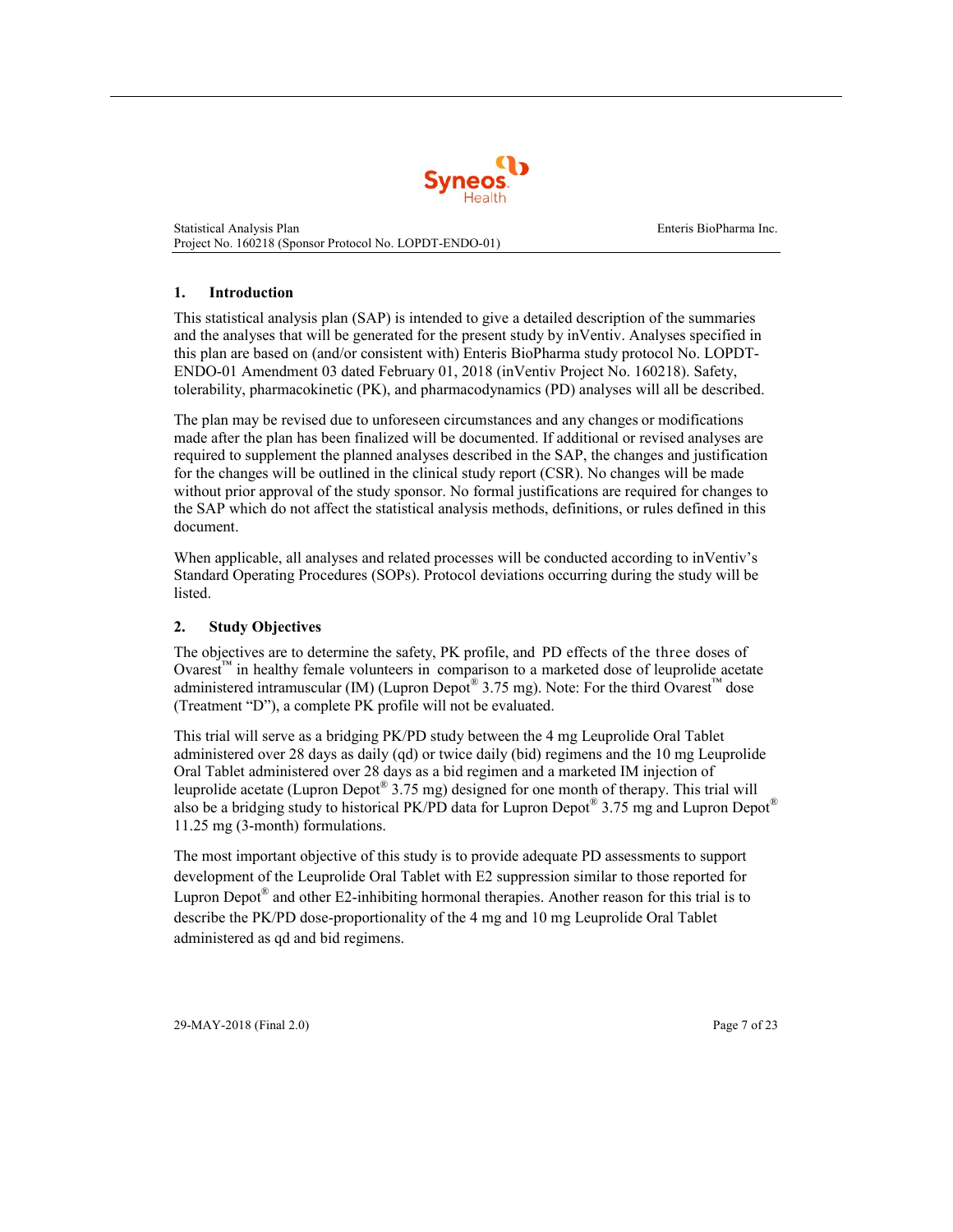

#### <span id="page-8-0"></span>**2.1 Primary Objectives**

- To determine the safety and to provide comparative evaluation of the PK and PD profiles of the 4 mg Leuprolide Oral Tablets in healthy, premenopausal female volunteers following qd and bid administration and the 10 mg Leuprolide Oral Tablets following bid administration in healthy, premenopausal female volunteers over 28 days vs a marketed formulation of leuprolide acetate administered IM for one month of therapy.
- To evaluate the PK properties of Leuprolide Oral Tablets after multiple dosing (i.e., 28 days of dosing)
- To assess the PK/PD dose-proportionality of the Leuprolide Oral Tablets administered as 4 mg qd, 4 mg bid and 10 mg bid dosing regimens
- To evaluate the PK and/or PD properties of the Leuprolide Oral Tablets (eg, E2 suppression rates) vs other hormonal therapies for the treatment of reproductive disorders, including endometriosis

#### <span id="page-8-1"></span>**2.2 Secondary Objectives**

• To evaluate safety and tolerability of the long-term administration of leuprolide in healthy female volunteers.

## <span id="page-8-2"></span>**3. Study Design**

#### <span id="page-8-3"></span>**3.1 General Design**

This study will evaluate the safety, PK profile and PD effects of the three Ovarest<sup>™</sup> dosing regimens: Leuprolide Oral Tablet, 4 mg, administered qd for 28 consecutive days (Treatment "A"), Leuprolide Oral Tablet, 4 mg, administered bid for 28 consecutive days (Treatment "B"), and Leuprolide Oral Tablet, 10 mg, administered bid for 28 consecutive days (Treatment "D"), in comparison to leuprolide acetate administered IM, Lupron Depot<sup>®</sup> 3.75 mg (Treatment "C").

This study was originally designed as a randomized, open-label, parallel-group active-control trial. Up to thirty-two (32) subjects (12 subjects in each Ovarest™ treatment group and 8 subjects in the Lupron Depot group) were planned to be randomly assigned to the study drug in a A:B:C ratio of 3:3:2. The randomization schedule was to be balanced by using permuted blocks.

Twenty-three subjects were initially enrolled in this study (9 subjects in each of Ovarest™ treatment groups and 5 subjects in the Lupron Depot group). At the time of the current protocol Amendment, all initially enrolled subjects had completed the study, except for one subject who was withdrawn on post–dose Day 1 (due to vomiting). After interim PK and safety evaluations, it was decided not to enroll any new subjects in Treatment Groups "A", "B" and "C". Instead, up

29-MAY-2018 (Final 2.0) Page 8 of 23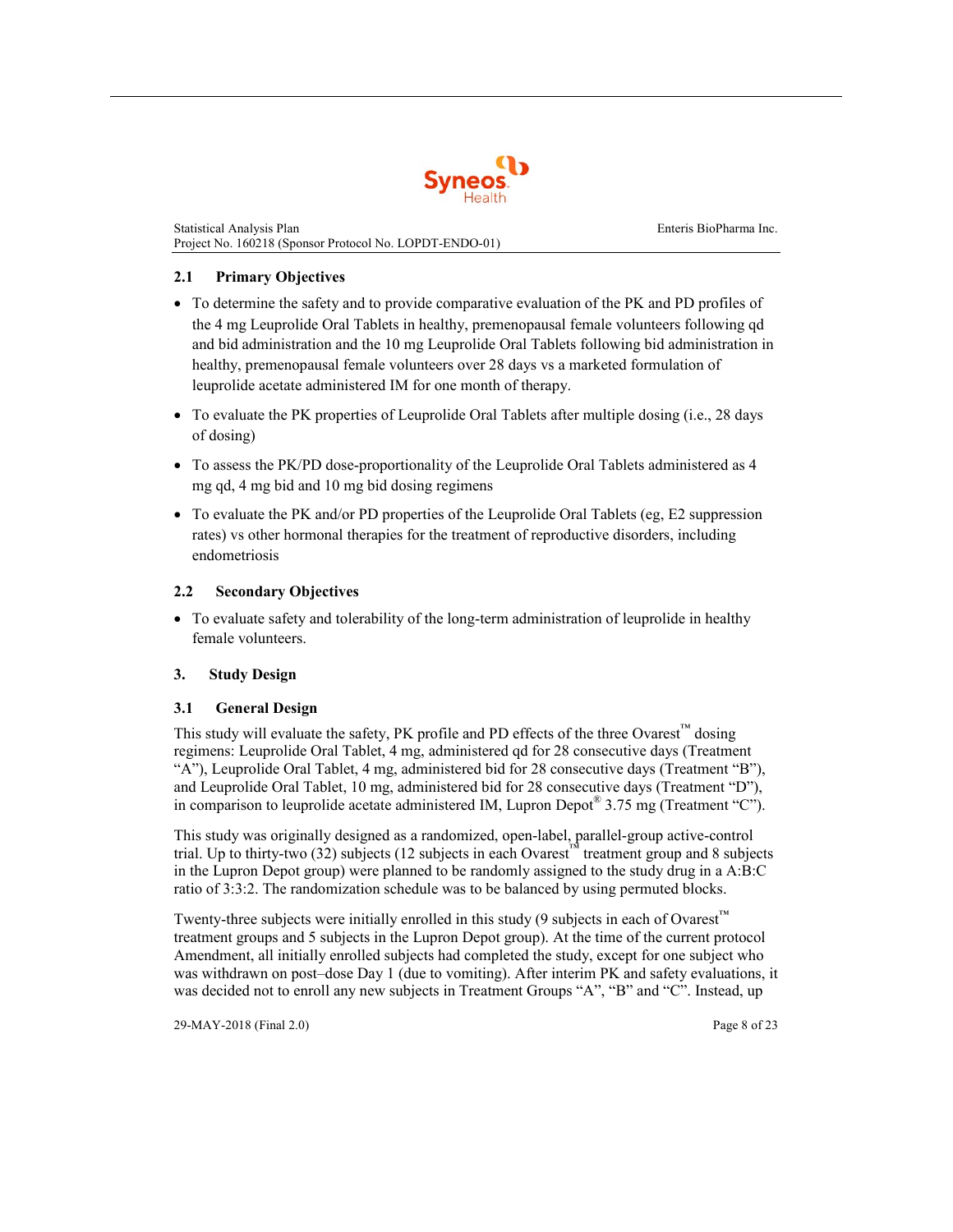

to twelve (12) subjects will be enrolled in a new Treatment Group "D" (Leuprolide Oral Tablet, Ovarest™, 10 mg, administered twice daily (bid), 12 hours apart for 28 consecutive days).

Subjects assigned to the third Ovarest™ dose (Treatment "D") had study drug administered in the same fashion as Treatment "B". Assessments of the PD profile of treatment "D" had to mimic evaluations of Treatment "B". However, unlike other Ovarest™ groups, Treatment "D" does not have comprehensive assessments of the PK profile. The subjects that have already participated in this study could be invited to receive Treatment "D" if they were eligible per the study inclusion and exclusion criteria.

The study consists of two major periods: approximately one month of dosing (either 28 consecutive days of daily oral dosing, or a single IM injection on Treatment Day 1) and approximately 1 month (28 days) of post-dosing PK/PD evaluations. The total study duration from screening to the final study visit will be up to approximately 3.5 months.

Study design schematic is displayed in Figure 1 below.

## **Figure 1 Study Design Schematic**



29-MAY-2018 (Final 2.0) Page 9 of 23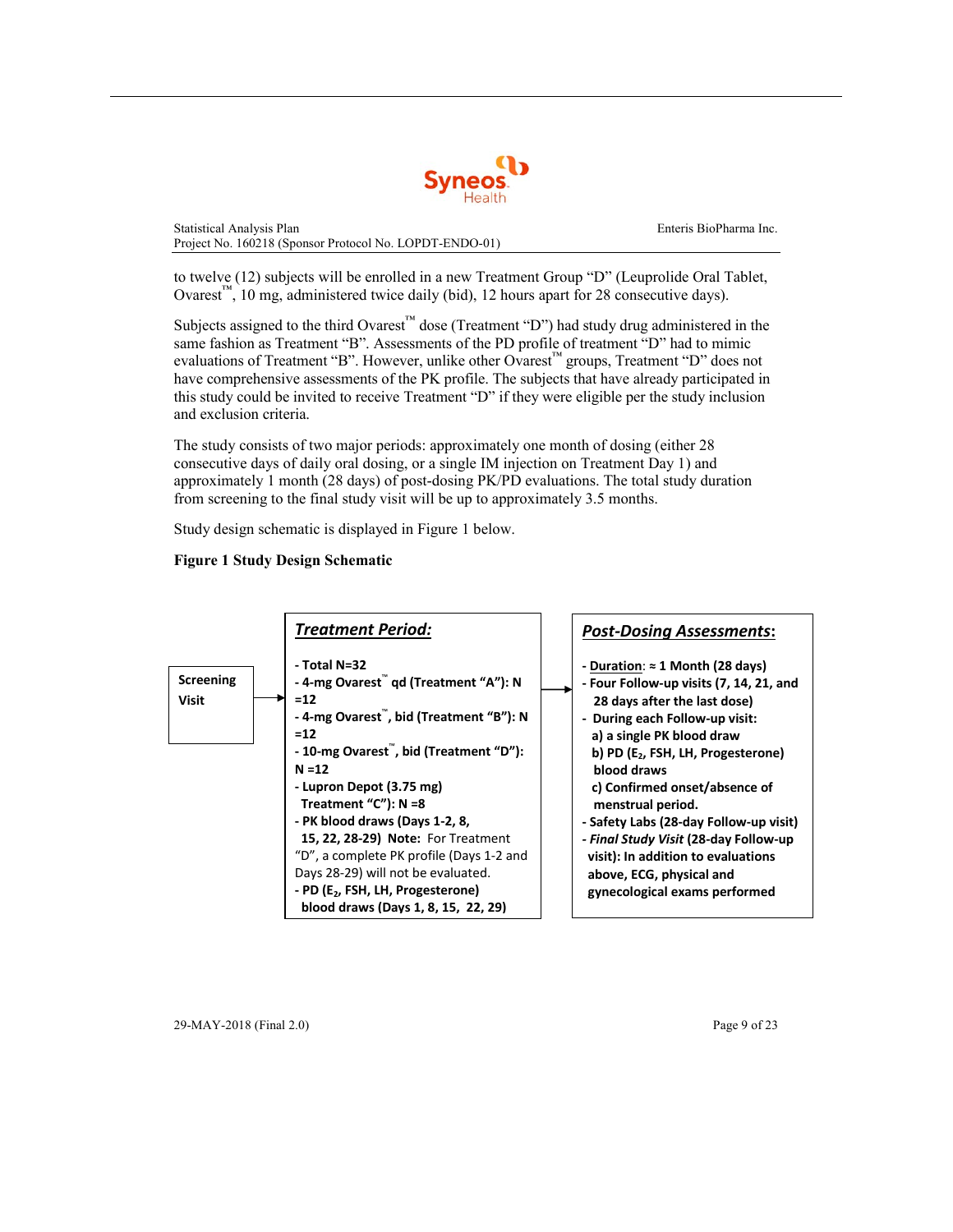

#### <span id="page-10-1"></span><span id="page-10-0"></span>**3.2 Study Procedures**

The overall schedule of procedures and assessments is provided in the protocol.

#### <span id="page-10-3"></span>**3.3 Treatment Description**

The treatments administered in this study are presented in [Table 3-1.](#page-10-3)

| <b>Treatment</b> | <b>Description</b>                                                                                      |  |  |
|------------------|---------------------------------------------------------------------------------------------------------|--|--|
| A                | Leuprolide Oral Tablet, Ovarest <sup><math>m</math></sup> 4 mg, administered qd for 28 consecutive days |  |  |
| B                | Leuprolide Oral Tablet, Ovarest <sup>™</sup> 4 mg, administered bid for 28 consecutive days             |  |  |
| C                | Leuprolide Acetate IM, Lupron Depot <sup>®</sup> 3.75 mg, administered for one month of<br>therapy      |  |  |
| D                | Leuprolide Oral Tablet, Ovarest <sup>™</sup> 10 mg, administered bid for 28 consecutive<br>days         |  |  |

#### **Table 3-1 Treatment Description**

Subjects meeting the eligibility criteria were to be initially randomized to receive one of the two doses of Ovarest™ for 28 days or a monthly IM dose of Lupron Depot®. After the protocol amendment, subjects meeting the eligibility criteria were to be enrolled in Treatment "D" The initially randomized subjects had to start dosing (Treatment Day 1) on either days 1-4 or days 18-28 of their menstrual cycle. Subjects enrolled to the third oral dose (Treatment "D") had to start dosing 5-9 days before the anticipated start of their next menstrual cycle, based on their selfreported menstrual cycle length and the day the current menstrual cycle began.

## **3.4 Subject Withdrawal and Replacement**

<span id="page-10-2"></span>Every subject has the right to refuse further participation in the study at any time and without providing reasons for this decision and without prejudice to further treatment. A subject's participation is to be terminated immediately upon their request.

The subject may be withdrawn from the study at any time at the discretion of the Investigator. Should the subject, during the course of the study, develop conditions that would prevent the subject from being dosed as per Investigator's judgment (e.g., absolute contraindications, prohibited concomitant medications) or would be considered as potentially dangerous AEs, they must be withdrawn immediately.

A positive alcohol breath test, urine drug screen, or cotinine test will also be grounds for subject withdrawal. If pregnancy occurs or is suspected during study drug treatment, the subject must be discontinued immediately.

29-MAY-2018 (Final 2.0) Page 10 of 23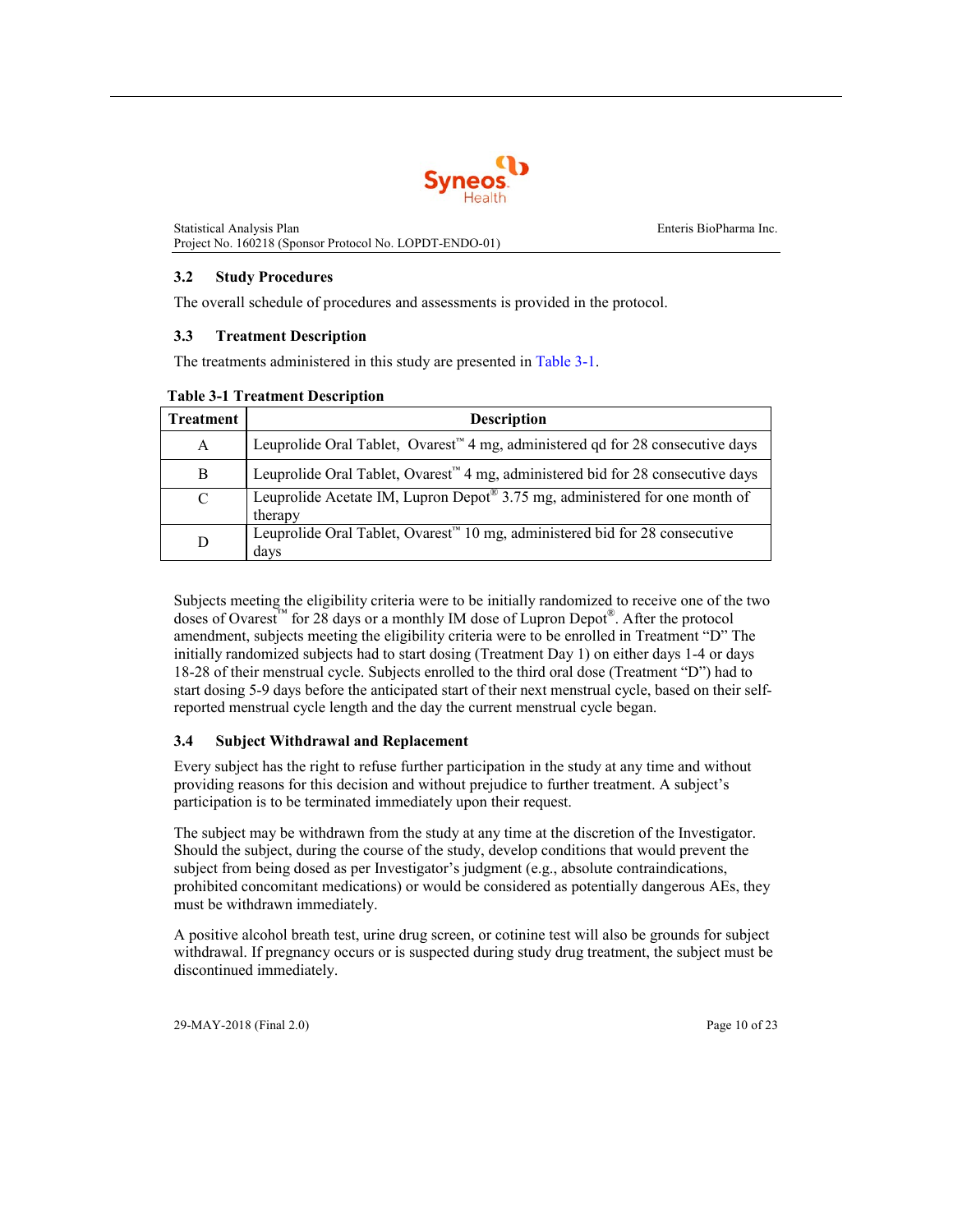

The termination of an individual's participation should be considered in case of a serious adverse event (SAE) or considerable worsening of the subject's clinical conditions.

At the discretion of Enteris BioPharma, the entire study or part of the study may be canceled for medical or other reasons. In case of premature termination or suspension of the study or part of the study, the Sponsor will promptly inform the Investigator/institutions, regulatory authorities and IRBs of the termination or suspension and the reason for the measure.

In addition, Enteris BioPharma retains the right to end the study at any time if the study cannot be carried out as agreed upon in the protocol.

The reasons for discontinuation include:

- $-AE$
- Death
- Pregnancy
- Protocol violation
- Lost to follow-up
- Study terminated by Sponsor
- Noncompliance with study drug (to be handled on a case-by-case basis)
- Withdrawal by subject decision (appropriate details must be provided on the CRF)
- Physician decision (appropriate details must be provided on the CRF)
- Other

Subjects discontinued early after having received at least one dose of study drug will not be replaced. Study drug assigned to the withdrawn subject may not be given to another subject.

Data generated from screening failures (subjects not admitted to the study after the screening phase and not assigned a randomization number) may be listed according to main reason for not being admitted into the treatment phase.

#### **4. Changes from the Protocol**

Any changes in planned analyses compared to the protocol will be noted in this section.

<span id="page-11-0"></span>Primary statistical analyses of the PD endpoints will utilize measurements for Treatment Day 22 and Treatment Day 29 (not Treatment Day 28 as noted in the protocol). This change will ensure consistent methodology across all treatment groups some of which (Treatments "C" and "D") did not have scheduled PD assessments on Treatment Day 28.

29-MAY-2018 (Final 2.0) Page 11 of 23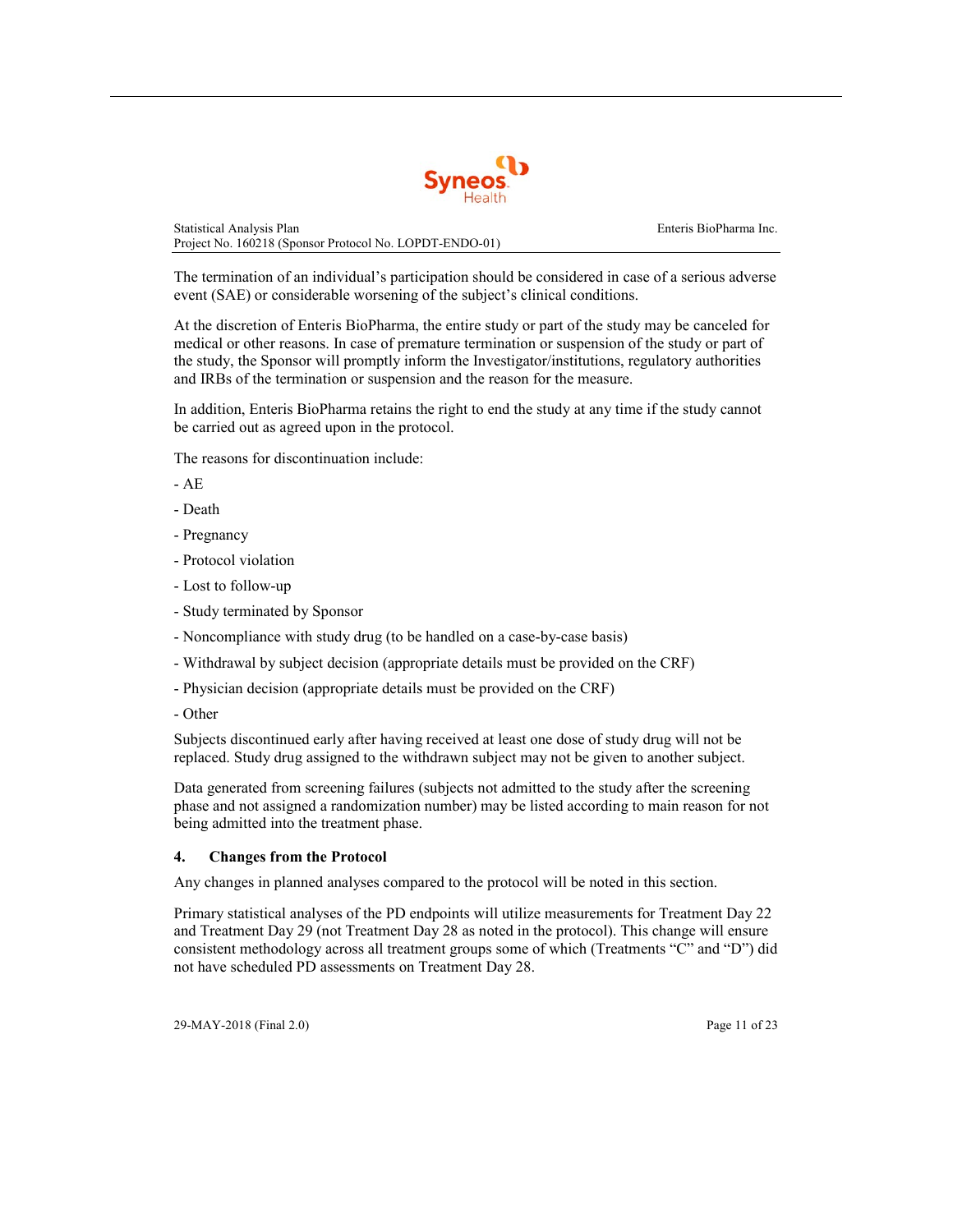

Suppression of  $E_2 \le 50$  pg/mL,  $\le 60$  pg/mL, and  $\le 70$  pg/mL may also be assessed, if considered necessary.

The determination of the suppression of  $E_2$  or other PD endpoints across evaluation intervals was clarified.

<span id="page-12-0"></span>An additional analysis for the adverse drug reactions (ADR) (excluding the PT "Menstrual Disorder)" was described.

#### **5. Primary and Secondary Parameters**

#### **Primary Parameters**

- Comparative evaluation of safety and tolerability variables, by treatments (refer to [Section](#page-15-0) 9).
- PK parameters as  $C_{\text{max}}$ ,  $T_{\text{max}}$ ,  $AUC_{0.24}$ ,  $AUC_{0.4}$ ,  $AUC_{0.4}$ ,  $C_{\text{ss}}$  oral,  $C_{\text{ss}}$  im,  $K_{\text{el}}$ ,  $K_{\text{el}}$  Lower,  $K_{el \text{ Upper}}$ , and  $T_{1/2el}$  for leuprolide (refer to [Section 10\).](#page-18-1)
- PD parameters derived from LH, FSH,  $E_2$ , and Progesterone levels (refer to [Section 11\)](#page-21-0).

#### **Secondary Parameters**

• Safety and tolerability variables for long-term administration of leuprolide in healthy female volunteers (refer to [Section](#page-15-0) 9)

#### <span id="page-12-1"></span>**6. Analysis Populations**

#### <span id="page-12-2"></span>**6.1 Safety Population**

All subjects who received at least one dose of study medication will be included in the safety population. Subjects will be analyzed based on the actual treatment received.

In addition to the overall safety population, separate safety populations will be identified for the two study subperiods (a 28-day dosing cycle and a 28-day postdosing evaluation period).

The subjects in Treatment "D" that have already participated in this study (have received Treatments "A", "B", or "C"), will be considered in all listings and summaries as completely new study participants with subject identifiers for the study (SUBJID) unrelated to their previous numbers. Unless otherwise noted, these subjects will not be flagged as previous study participants in any statistical summaries and/or individual data listings.

#### **6.2 Pharmacokinetic Populations**

## **6.2.1 Primary PK Population**

<span id="page-12-3"></span>29-MAY-2018 (Final 2.0) Page 12 of 23 The primary PK population is defined as the group of randomized subjects who completed 28 days of dosing without major protocol violations and for whom the PK profile can be adequately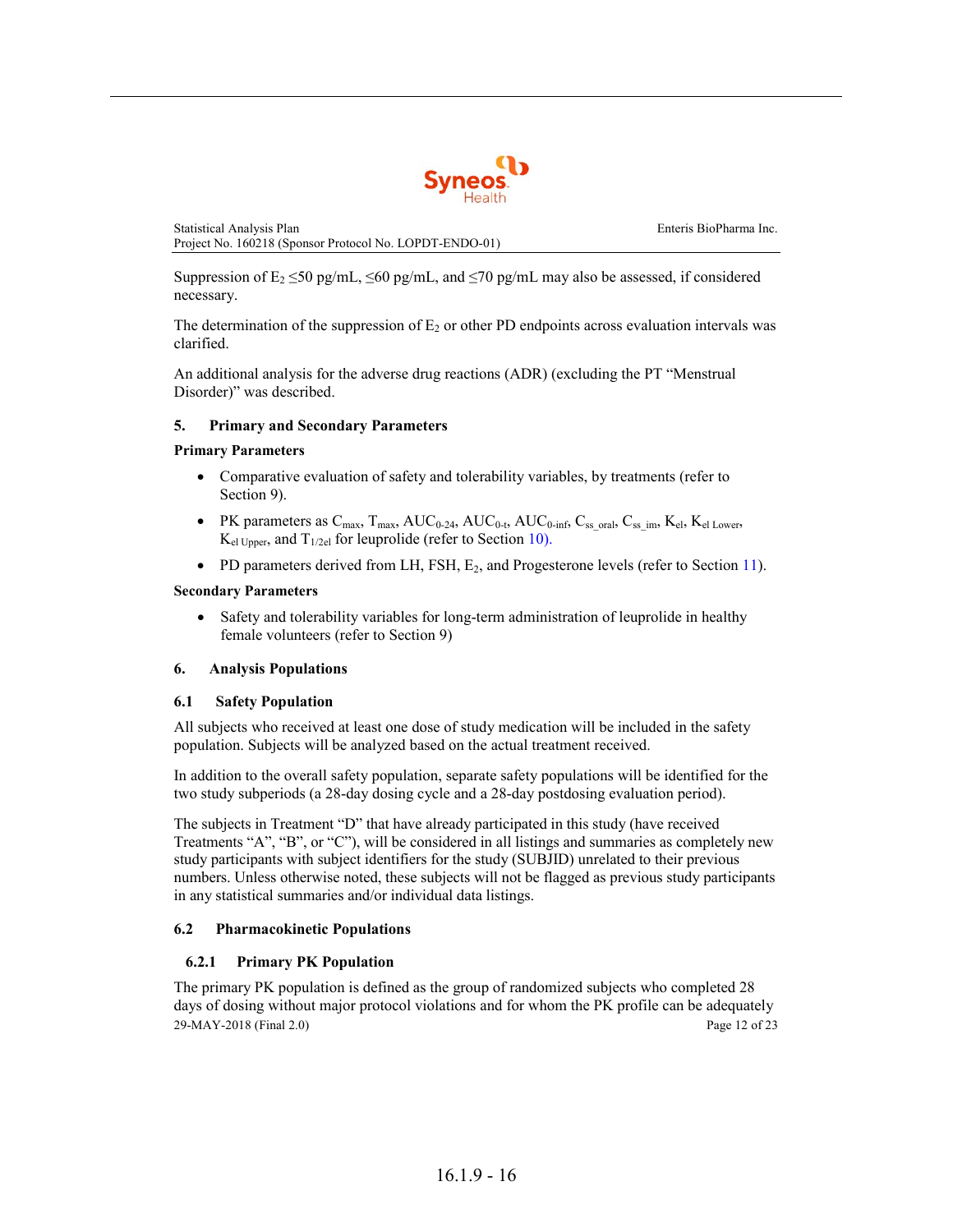

characterized. For Treatment "D", primary PK population is defined as a population of subjects who completed 28 days of dosing without major protocol violations.

## **6.2.2 Supportive PK Population**

The supporting PK population is defined as the group of randomized subjects who received at least one dose of study medication and provided any PK data.

Here are some aspects to be considered (but not to be limited to) when determining subject eligibility for PK population: inclusion and exclusion criteria, acceptable times for visit dates and measurements, compliance with treatment, the nature and quality of the data, withdrawal and any protocol deviation. The final responsibility of deciding which subjects are to be included or excluded lies with the principal investigator and the sponsor.

In addition to the overall PK population, separate PK populations will be identified for the two study subperiods (a 28-day dosing cycle and a 28-day postdosing evaluation period).

## <span id="page-13-0"></span>**6.3 Pharmacodynamic Populations**

## **6.3.1 Primary PD Population**

The primary PD population is defined as the group of randomized subjects who completed 28 days of dosing without major protocol violation.

## **6.3.2 Supportive PD Population**

The supporting PD population is defined as the group of randomized subjects who received at least one dose of study medication and provided any PD data.

In addition to the overall PD population, separate PD populations will be identified for the two study subperiods (a 28-day dosing cycle and a 28-day postdosing evaluation period).

## **7. Interim Analyses**

<span id="page-13-1"></span>No formal interim analysis was planned.

However, there was a preliminary evaluation of the PK and PD results for administrative purposes. The results of the preliminary evaluations triggered a protocol amendment and an introduction of Treatment "D". See [section 3.1 f](#page-8-3)or additional details.

## **8. Study Population and Exposure**

Shells for all summary descriptive statistic tables, figures and listings referred to in this section are displayed in separate mock shells document. The shells may be revised as they are presented

<span id="page-13-2"></span>29-MAY-2018 (Final 2.0) Page 13 of 23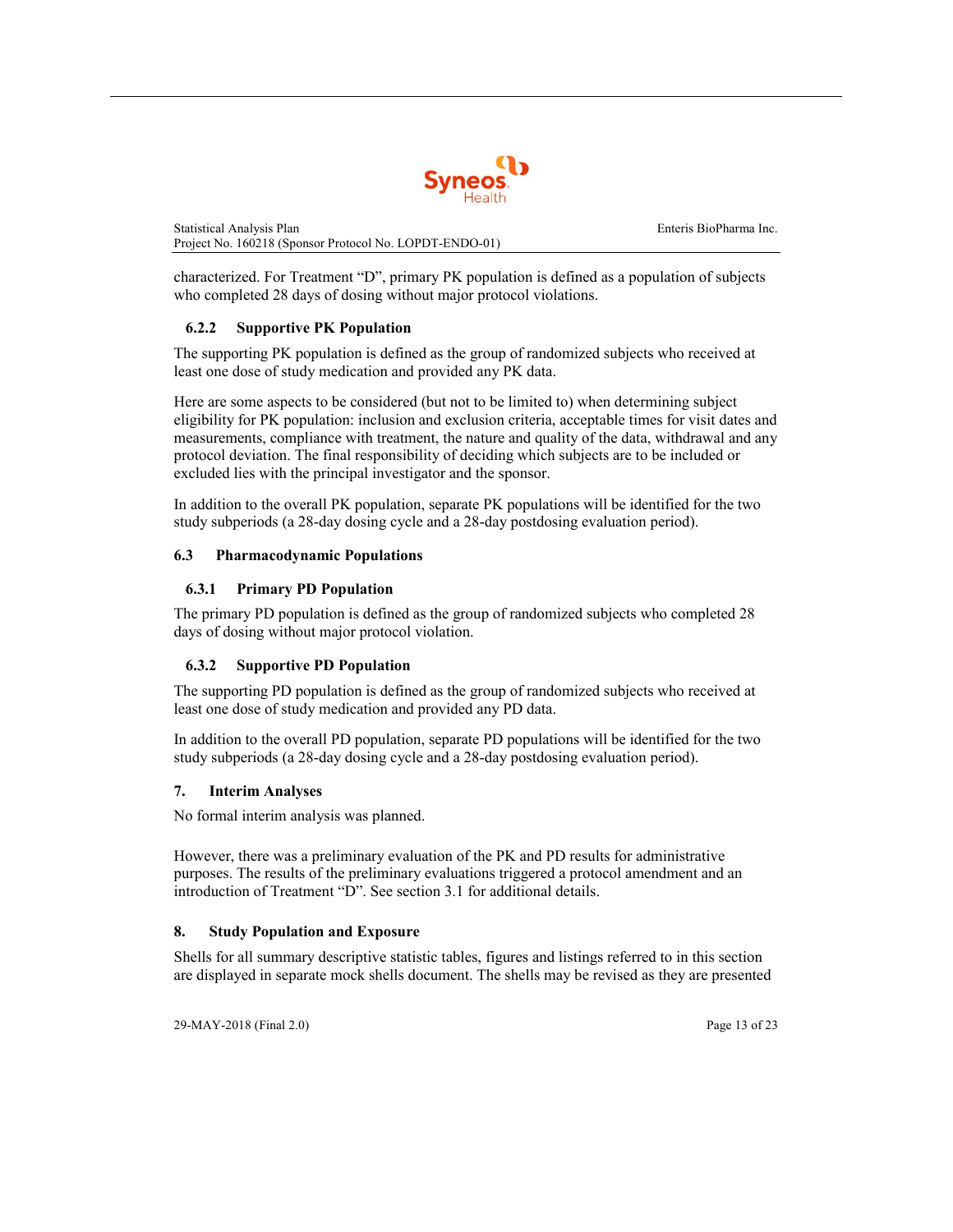

<span id="page-14-0"></span>to illustrate the general layout of data to be included in the final report. No inferential analyses are planned. No data imputation methods will be utilized i.e. only observed data will be used.

## **8.1 Subject Disposition**

Subject disposition will be summarized by treatment group (frequency and the percentage of subjects). The reason for discontinuation will be also listed.

<span id="page-14-1"></span>The subject disposition summaries will be presented for the entire study and separately for the two study subperiods (a 28-day dosing cycle and a 28-day postdosing evaluation period).

## **8.2 Protocol Deviations**

The protocol deviations will be listed by subject. The protocol deviation criteria have to be endorsed by the sponsor prior to the database lock.

## <span id="page-14-2"></span>**8.3 Demographics and Baseline Characteristics**

The descriptive statistics (mean, median, standard deviation [SD], minimum [Min], maximum [Max], and sample size as n) will be reported for continuous variables (age, body mass index [BMI], height, and weight). Frequency counts and percentages will be tabulated for categorical variables (age group, gender, ethnicity, and race). Results will be presented by treatment group. All demographic and baseline characteristics will be listed by subject.

## <span id="page-14-3"></span>**8.4 Medical History**

Medical history records will be listed by subject. The Medical Dictionary for Regulatory Activities (MedDRA<sup>®</sup>) Version 20.1 will be used to classify all medical history findings by System Organ Class (SOC) and Preferred Term (PT).

## **8.5 Prior and Concomitant Medications**

<span id="page-14-4"></span>The use of concomitant medications will be monitored throughout the study. The World Health Organization Drug Dictionary (WHO DD) Version Sep2017, format B will be used to classify all medication reported before and during the study.

The prior and concomitant medication summaries will be presented for the entire study and separately for the two study subperiods (a 28-day dosing cycle and a 28-day postdosing evaluation period).

Prior and concomitant medications (with a study subperiod noted) will be listed by subject.

## **8.6 Study Drug Administration**

The study drug administration details (including duration of dosing period, compliance with the dosing regimen, etc.) will be summarized by treatment group. The compliance rates will be

<span id="page-14-5"></span>29-MAY-2018 (Final 2.0) Page 14 of 23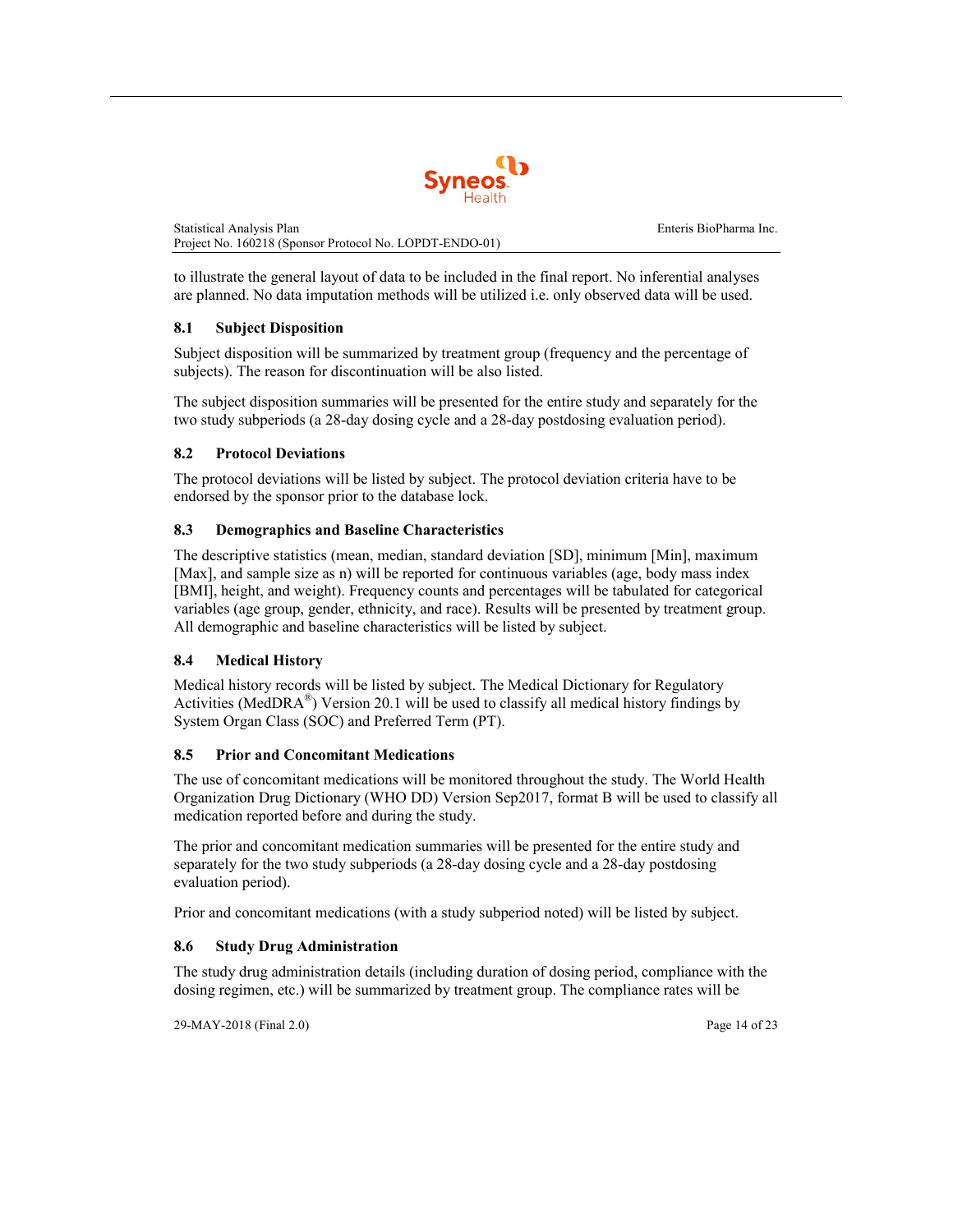

evaluated for the Ovarest<sup>™</sup> groups only as a percentage of days with the protocol-specified dosing during the scheduled 28-dosing interval.

<span id="page-15-0"></span>The study drug administration details (including treatment or dose received, date and time of administration, number of pills administered daily, and compliance with the fasting requirements) will be listed by subject.

## **9. Safety Analyses**

Safety data evaluations will be based on adverse events (AEs), laboratory test results, clinical signs and symptoms from physical and gynecological examinations, electrocardiogram (ECG) and vital signs assessments.

Safety parameters will be summarized by treatment group for the entire study and separately for the two study subperiods (a 28-day dosing cycle and a 28-day postdosing evaluation period).

Shells for all summary descriptive statistic tables and listing referred to in this section are displayed in the document containing the TFL shells; the shells may be revised as they are presented to illustrate the general layout of data to be included in the final report.

## <span id="page-15-1"></span>**9.1 Physical Examination Findings**

Physical examinations and gynecological examinations will be performed at screening, end of dosing period (Post-dosing Day 1) and at the Final Visit and also in case of early discontinuation

Any abnormal findings judged to be clinically significant prior to first dose will be documented as medical history and those after first dose will be captures as an AE (treatment emergent AE; [TEAE). Any physical or gynecological examination findings documented as AEs will be included in the AE summaries (overall summaries and summaries for study subperiods).

## **9.2 Adverse Events**

<span id="page-15-2"></span>Treatment-emergent AEs (TEAEs) and non-TEAEs (those occurring prior to administration of study medication or those first occurred prior to study drug administration and did not worsen in frequency or severity) will be listed. TEAEs will be defined as AEs that occur on or after the date and time of study drug administration, or those that first occur pre-dose but worsen in frequency or severity after study drug administration. TEAEs will be captured through the end of the entire study including two study sub-periods (a 28-day dosing cycle and a 28-day post-dosing evaluation period) or which occur within 30 days following the final examination. In addition, TEAEs with a start date and time during a particular study sub-period will be attributed to the corresponding subperiod.

Serious adverse events (SAEs), which occur during this study or within 30 days following the final examination, will also be listed separately and described in the study report.

29-MAY-2018 (Final 2.0) Page 15 of 23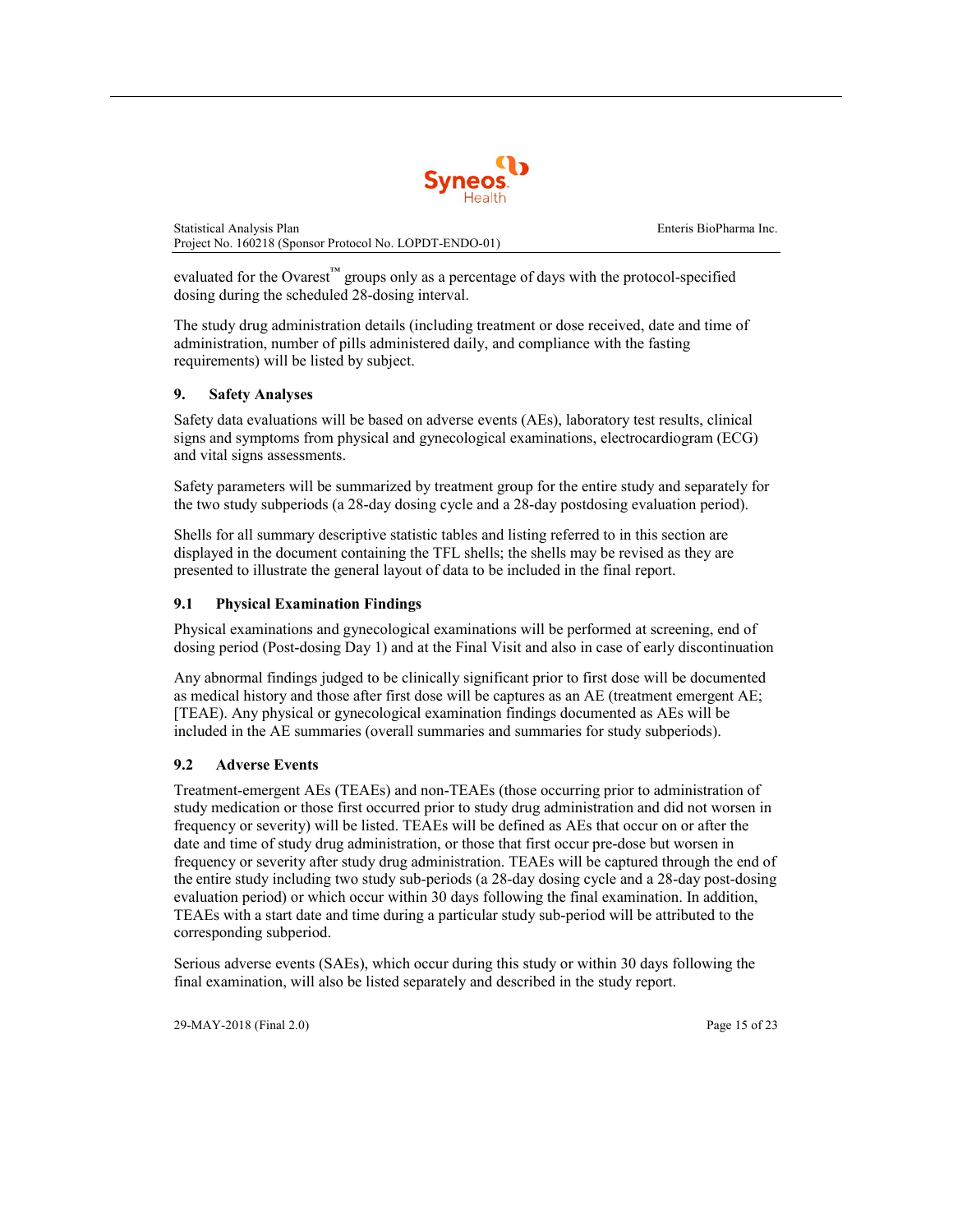

The incidence of TEAEs will be summarized for entire study and separately for the two study sub-periods (a 28-day dosing cycle and a 28-day post-dosing evaluation period) using the safety populations for any particular study subperiods. The MedDRA® dictionary Version 20.1 will be used to classify all TEAEs reported during the study by SOC and PT.

Incidence of subjects who experienced TEAEs will be presented by treatment group, by SOC, PT, by investigator-assessed causality (relationship to study drug) and severity. Each subject may only contribute once to each of the incidence rates, for a TEAE following a given treatment, regardless of the number of occurrences; the highest severity or highest causality will be presented, as appropriate. In each summary table, SOC will be presented in descending order of overall incidence rate in terms of frequency of subjects and then in frequency of events (alphabetical order will be used in case of equal rates). For each SOC, PT will be presented the same way. Incidence of TEAEs (number of events) will also be presented by treatment, SOC, and PT, by investigator-assessed causality and severity.

The causality of TEAEs will be classified according to the study protocol as Unrelated, Possibly Related, Probably Related, or Definitely Related. The severity of TEAEs will be rated as per the protocol as mild, moderate, or severe.

Adverse drug reactions (ADR) are defined in the ICH Guidance for Industry E2A: clinical safety data management: definitions and standards for expedited reporting as follows: "All noxious and unintended responses to a medicinal product related to any dose should be considered adverse drug reactions (ADR)." An ADR can therefore be any TEAE judged related to the medicinal product (causal relationship between a medicinal product and an AE is at least a reasonable possibility, i.e., the relationship cannot be ruled out).

In accordance with the prescribing information for Lupron Depot and other amenorrhea-inducing drugs, one category of ADR (represented by the PT "Menstrual Disorder"), may be analyzed as both TEAE and a metric of the menstrual bleeding pattern (e.g., a number of bleeding days during the dosing interval).

As an additional ADR analysis, incidence of subjects who experienced ADR will be presented by treatment group, by SOC, and PT, excluding the PT "Menstrual Disorder".

The incidence of ADRs will be summarized for entire study and separately for the two study subperiods (a 28-day dosing cycle and a 28-day post-dosing evaluation period) using the safety populations for any particular study subperiods. Each subject may only contribute once to each of the incidence rates, for an ADR following a given treatment, regardless of the number of occurrences. In summary table, SOC will be presented in descending order of overall incidence rate in terms of frequency of subjects and then in frequency of events (alphabetical order will be used in case of equal rates). For each SOC, PT will be presented the same way. Incidence of ADR (number of events) will also be presented by treatment, SOC, and PT.

29-MAY-2018 (Final 2.0) Page 16 of 23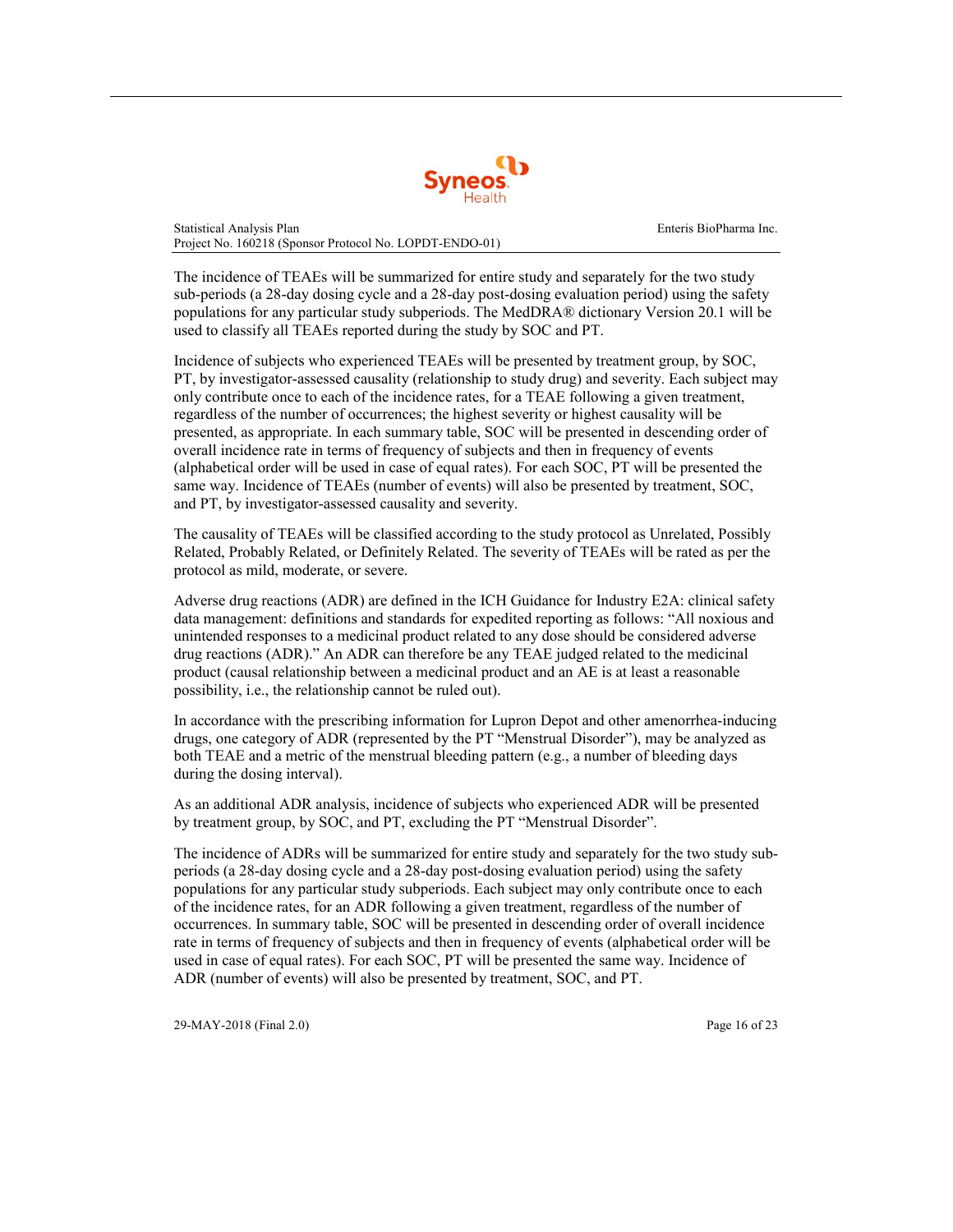

#### <span id="page-17-0"></span>**9.3 Laboratory Parameters**

Clinical laboratory (hematology and serum chemistry) results will be obtained at screening, end of dosing period (Post-dosing Day 1) and at the Final Visit and also in case of early discontinuation. Urinalysis results will be obtained only at screening and final visit (or early discontinuation).

Listings of all clinical laboratory results will be provided with the abnormal values flagged with "L" for low and "H" for high for continuous parameters, and "A" for abnormal for categorical parameters.

Descriptive statistics (mean, median, SD, Min, Max, and sample size "n") for each clinical laboratory test (continuous variables) will be presented for screening and final visit, and by treatment for Post-dosing Day 1 timepoint. Change from screening will also be presented. For categorical variable (urinalysis test), the number of subjects (frequency and percentage) will be tabulated by results (e.g. negative, positive, trace). A summary table of shifts from screening to final visit will be provided. The shift tables will include normal, low, and high values relative to the laboratory reference ranges (or normal-abnormal for categorical variables). Results from repeat tests will not be included in the summary statistics unless the repeat was required (and documented as such) due to technical reasons or an invalid initial result.

Note: all analyses described above will be performed by treatment group for the entire study and separately for the two study subperiods (a 28-day dosing cycle and a 28-day postdosing evaluation period).

In the analyses for the entire study duration, laboratory results from pre-study screening and final study visits will be used. In the analyses for the 28-day dosing cycle, laboratory results from pre-study screening and end-of-dosing study visits will be used. In the analyses for the 28-day postdosing evaluation period, laboratory results from end-of-dosing and final study visits will be used.

#### **9.4 Vital Signs and Body Weight**

<span id="page-17-1"></span>Vital signs measurements (temperature, heart rate, respiratory rate, systolic and diastolic blood pressure) and body weight will be performed at screening, Days -1, 1, 2, 8, 15, 22, 27, 28 ; PD Days 1, 7, 14, 21 and 28 (Final Visit)) or Early Discontinuation Visit. Note: No evaluations on Days -1, 2, 27, and 28 will be performed for Treatment "D".

A listing of all vital signs and body weight results will be provided.

Descriptive statistics (mean, median, SD, Min, Max, and sample size) will be presented for screening and final visit (or early discontinuation visit), and by the associated current treatment for other evaluation timepoints, for each vital sign measurement and body weight.

29-MAY-2018 (Final 2.0) Page 17 of 23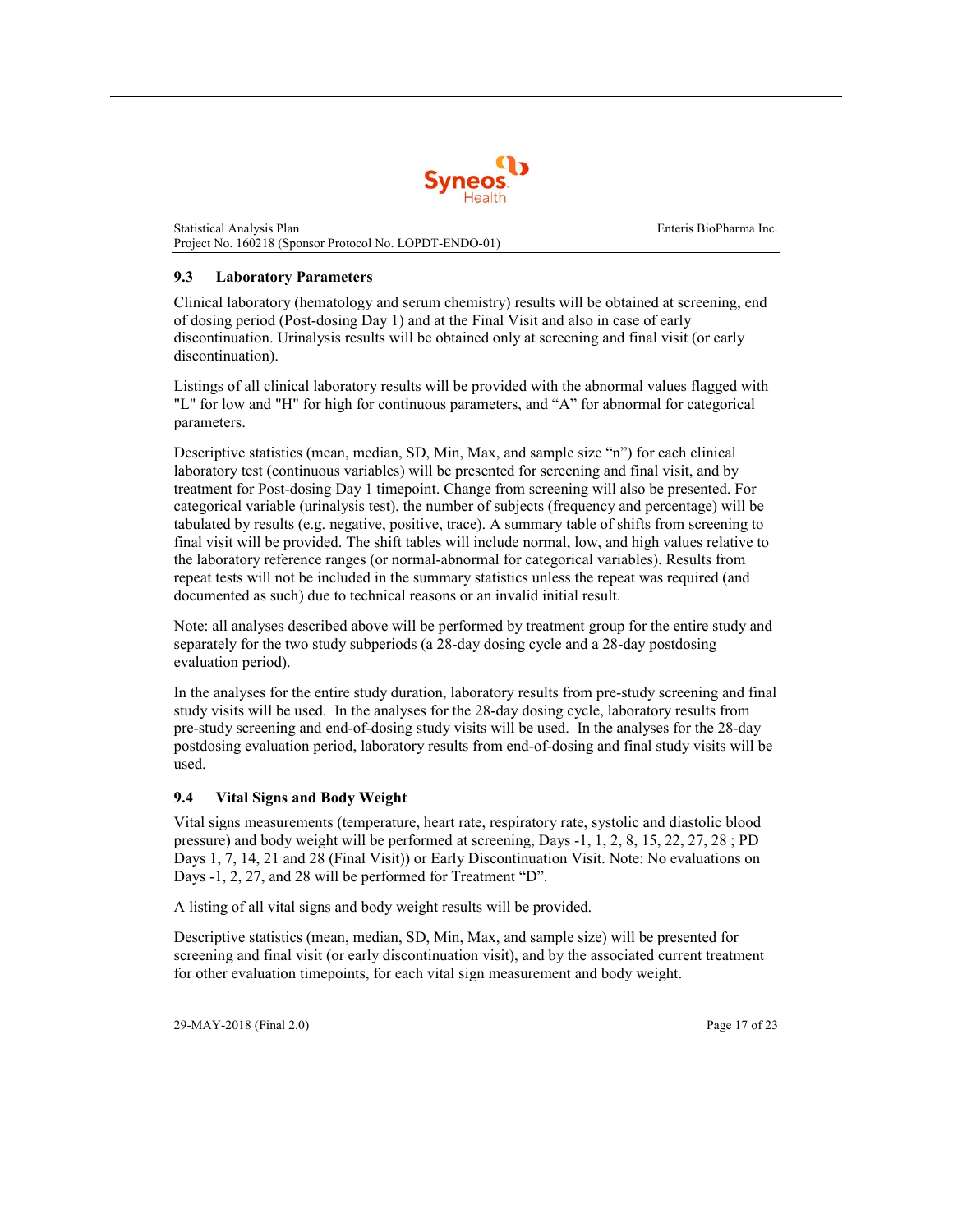

Note: all analyses described above will be performed by treatment group for the entire study and separately for the two study subperiods (a 28-day dosing cycle and a 28-day postdosing evaluation period).

In the analyses for the entire study duration, vital sign and body weight results from pre-study screening and final study visits will be used. In the analyses for the 28-day dosing cycle, vital sign and body weight results from pre-study screening through end-of-dosing study visits will be used. In the analyses for the 28-day postdosing evaluation period, vital sign and body weight results from end-of-dosing through final study visits will be used.

Change from baseline (or change from screening for the final visit) will also be presented. Baseline will be defined as the last results (scheduled or unscheduled) obtained prior to first study drug administration. Results from post-dose repeat tests will not be included in the summary statistics unless the repeat was required (and documented as such) due to technical reasons or an invalid initial result.

## <span id="page-18-0"></span>**9.5 Electrocardiogram**

Twelve-lead ECGs will be performed at screening and final visit (or early discontinuation).

A listing of all ECG results will be provided.

Descriptive statistics (mean, median, SD, Min, Max, and sample size "n") will be presented for each timepoint for each ECG measurement as per data availability. Also, change from screening descriptive statistics for final visit will be presented. Results from repeat tests will not be included in the summary statistics unless the repeat was required (and documented as such) due to technical reasons or an invalid initial result.

## **10. Pharmacokinetic Analyses**

<span id="page-18-1"></span>Shells for all summary descriptive statistic tables and listings referred to in this section are displayed in the document containing the TFL shells; the shells may be revised as they are presented to illustrate the general layout of data to be included in the final report.

The primary statistical analyses of PK data will be conducted on the primary PK population. Supportive statistical analyses of PK data will be conducted on the supportive PK population.

## **10.1 Handling of the BLQ and the No Reportable Concentration Values**

<span id="page-18-2"></span>All concentration values below the lower limit of quantitation (BLQ) and samples with no reportable value occurring prior to dosing (on Day 1 only) will be replaced by "0". For tabulation, graphical representation and calculation purposes, all samples with no reportable value observed after administration of the first dosing will be set to missing.

29-MAY-2018 (Final 2.0) Page 18 of 23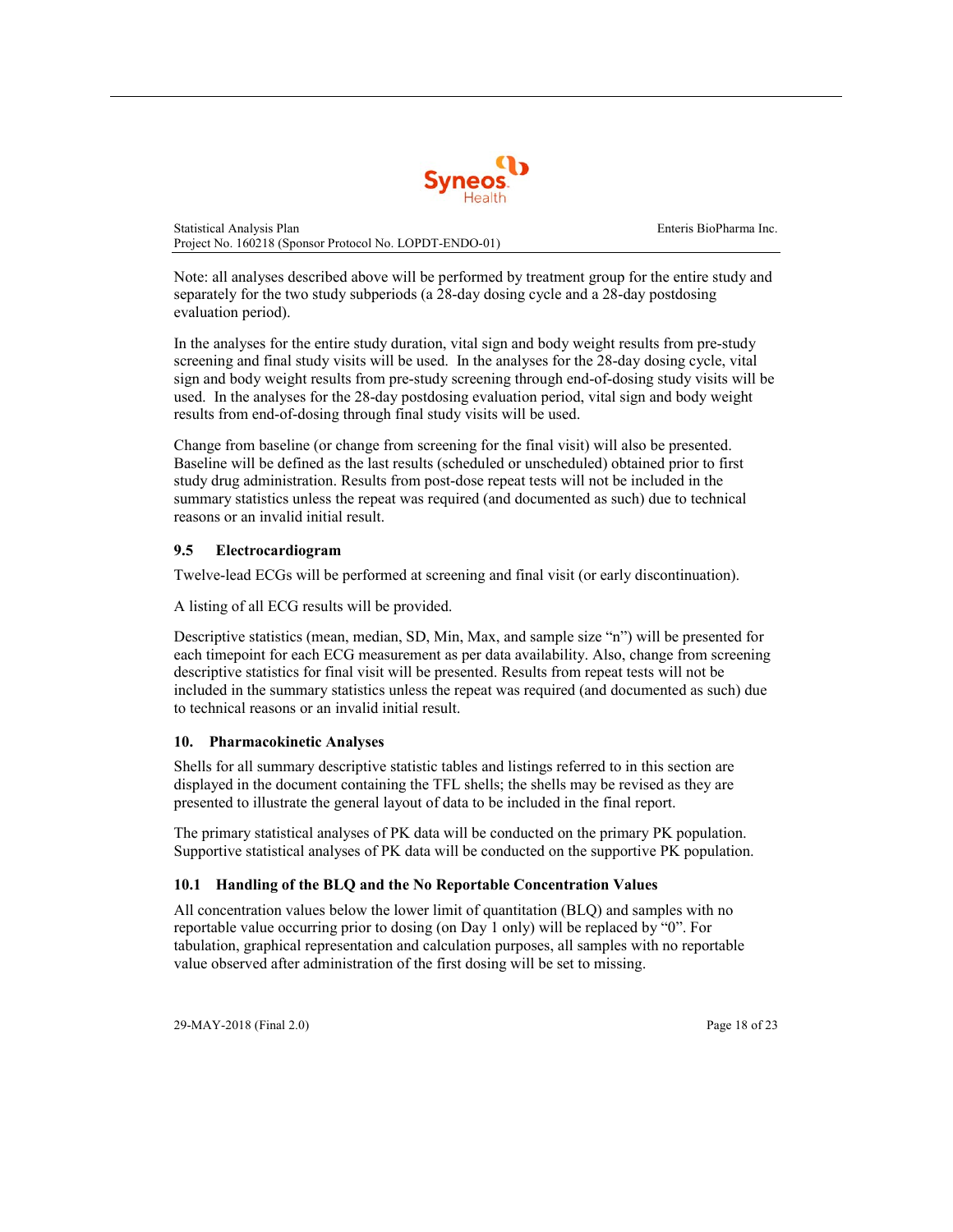

#### <span id="page-19-0"></span>**10.2 Handling of the Difference between the Scheduled and the Actual Sampling Times**

The actual clock time for dosing and the actual clock time for each collection time for the PK samples will be recorded using the electronic data capture. For all sampling times, the actual sampling times will be calculated as the difference between the sample collection actual clock time and the actual clock time of dosing. The actual post-dose sampling times expressed in hours and rounded off to three decimal digits will be presented, except for pre-dose samples occurring prior to dosing, which will always be reported as zero (0.000), regardless of the time difference. A listing of the actual times will be provided for PK samples. However, the scheduled sampling times will be used for calculation of the PK parameters. In the PK section of the report, scheduled sampling times will be presented in concentration tables, mean graphs, and the individual graphs.

#### <span id="page-19-1"></span>**10.3 Pharmacokinetic Concentration and Parameters**

A total of 55 PK blood samples will be taken from subjects in the oral groups (Treatments "A" and "B") for the evaluation of the leuprolide serum concentrations at Dosing period Day 1 and Day 28 immediately prior to dosing (0 time), and at 0.500, 1.00, 1.50, 2.00, 2.50, 3.00, 3.50, 4.00, 4.50, 5.00, 6.00, 7.00, 8.00, 10.0, 12.0, 13.0, 14.0, 15.0, 16.0, 17.0, 18.0, 20.0, and 24.0 hours following oral dosing and also in morning prior to dosing on Days 8, 15, and 22. There will be samples taken in Post-dosing Evaluation Period Day 7, 14, 21 and 28.

A total of 16 PK blood samples will be taken from subjects in the Lupron group (Treatment "C") for the evaluation of the leuprolide serum concentrations at Dosing period Day 1 prior to dosing (0 time), at 0.500, 1.00, 2.00, 6.00, 12.0, 18.0, and 24.0 hours post-dosing, Day 8, 15, 22 and Post-dosing Evaluation Period Day 1, 7, 14, 21 and 28.

Subjects enrolled to the third oral dose (Treatment "D") will have a very few PK samples: just prior to the first study drug administration and immediately prior to the first dose of the day on Treatment Days 8, 15, 22, and in the morning of Day 29. The PK samples will also be taken in Post-dosing Evaluation Period Day 7, 14, 21 and 28.

PK parameters will be calculated using the scheduled sample collection timepoints. For each evaluation period (*i.e.*: Treatment Days 1 and 28 for the oral groups and day 1 for the Lupron Depot group), where applicable, serum concentrations from leuprolide acetate will be used to calculate the following parameters by standard non-compartmental methods: Note: these PK parameters will be calculated for each treatment period for Treatment groups "A", "B" and "C only.

 $AUC_{0.24}$  Area under the drug concentration versus time curve calculated using the linear trapezoidal method from 0 hours to 24 hours. In the case where the 24 hours concentration value is missing,  $AUC_{0.24}$  will not be calculated.

 $AUC_{0-t}$  Area under the drug concentration versus time curve calculated using the linear

29-MAY-2018 (Final 2.0) Page 19 of 23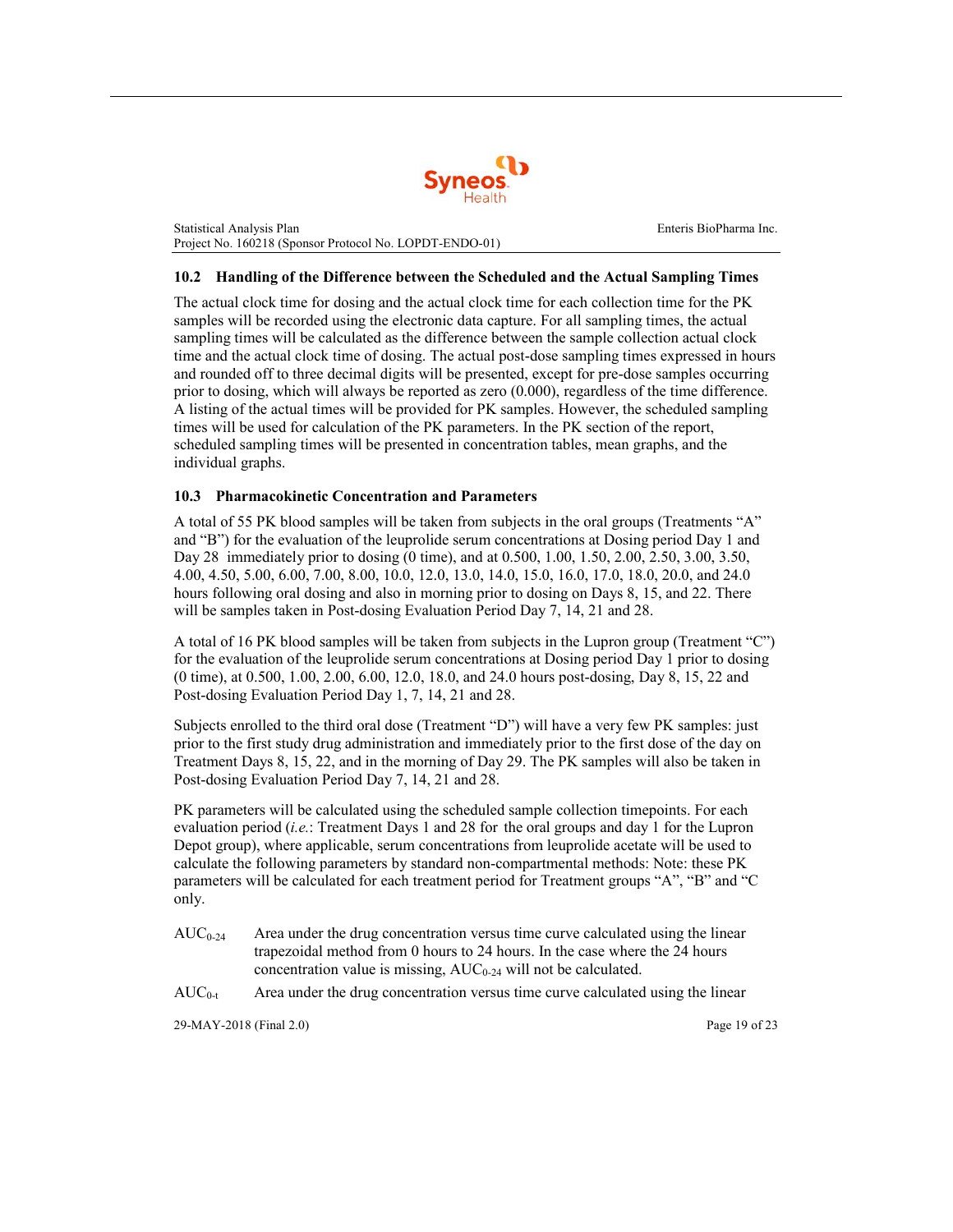

| <b>Statistical Analysis Plan</b><br>Project No. 160218 (Sponsor Protocol No. LOPDT-ENDO-01) |                                                                                                                                                                                                                            | Enteris BioPharma Inc. |
|---------------------------------------------------------------------------------------------|----------------------------------------------------------------------------------------------------------------------------------------------------------------------------------------------------------------------------|------------------------|
|                                                                                             | trapezoidal method from 0 hours to t, where t is the time of the last available<br>observation $(C_t)$                                                                                                                     |                        |
| $AUC_{0\text{-inf}}$                                                                        | Area under the drug concentration versus time curve from 0 hours to infinity,<br>$AUC_{0\text{-inf}} = AUC_{0\text{-t}} + C_t/K_{el}$                                                                                      |                        |
| $C_{\text{max}}$                                                                            | Maximum concentration level                                                                                                                                                                                                |                        |
| $C_{ss}$ oral                                                                               | Steady state concentration level calculated for oral tablets at the end of the fourth<br>treatment week (Treatment Days 28-29) as the 24-hour AUCs divided by the<br>duration of the dosing interval <i>i.e.</i> 24 hours. |                        |
| $C_{ss\_im}$                                                                                | Steady state concentration level calculated for IM injection at the fourth treatment<br>week (a mean of leuprolide levels on Days 22 and 29).                                                                              |                        |
| $T_{\text{max}}$                                                                            | Time to maximum concentration level                                                                                                                                                                                        |                        |
| $T_{\frac{1}{2}el}$                                                                         | Terminal half-life calculated as $\ln(2)/K_{el}$                                                                                                                                                                           |                        |
| $K_{el}$                                                                                    | The apparent elimination rate constant, calculated by linear regression of log<br>concentration vs time during the elimination phase                                                                                       |                        |

To derive the PK parameters, the serum concentrations below limit of quantification in early timepoints will be treated as zero and serum levels below limit of quantification appearing in the elimination phase will be omitted from the calculations of  $K_{el}$ .

Some PK parameters may not be calculated for all or some subjects, at the discretion of the inVentiv pharmacokineticist, if the concentration data is not deemed to be amenable to evaluation. Explanations for PK parameters that could not be estimated will be provided in the CSR report.

#### **10.4 Statistical Analyses**

<span id="page-20-0"></span>Individual and mean concentration versus time curves will be presented using linear and semilog scales for leuprolide acetate. Descriptive statistics (mean, standard deviation, coefficient of variation, median, minimum value, maximum value and geometric mean) of the serum concentrations versus time will be presented. Summaries of the leuprolide concentrations will also be reported for each intermediate (within the 28-day dosing interval) and for each follow-up (post-dosing period) visit.

The summaries will be provided for all PK parameters listed above. The most important PK endpoint for the oral groups is  $C_{ss}$  <sub>oral</sub>. A related primary endpoint for the Lupron group is  $C_{ss}$  im. No formal statistical between-treatment comparisons are planned.

For Treatment "D" leuprolide concentration levels will be summarized for individual sampling timepoints.

29-MAY-2018 (Final 2.0) Page 20 of 23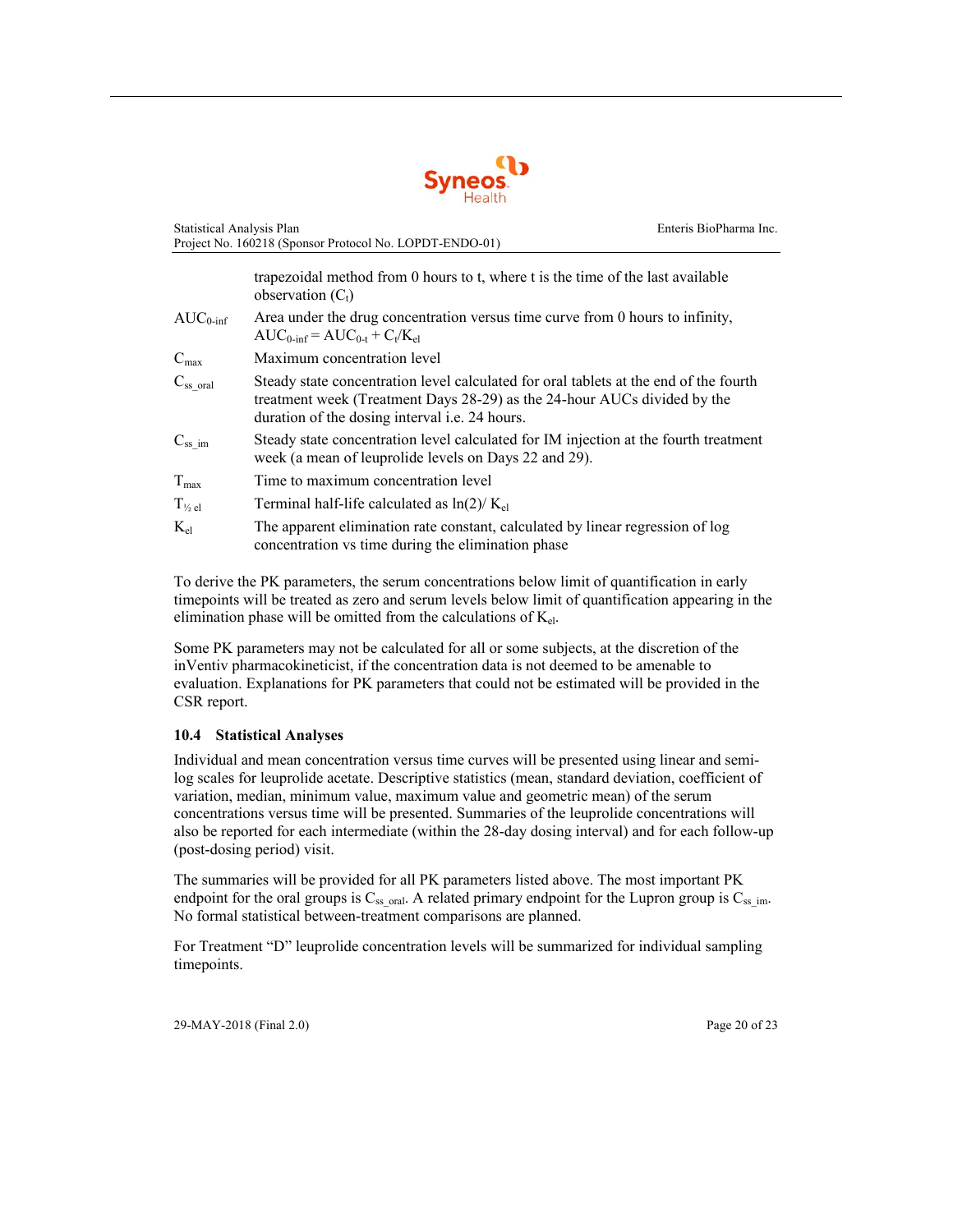

#### <span id="page-21-0"></span>**11. Pharmacodynamics Analyses**

Shells for all summary descriptive statistic tables and listings referred to in this section are displayed in the document containing the TFL shells; the shells may be revised as they are presented to illustrate the general layout of data to be included in the final report.

<span id="page-21-1"></span>The primary statistical analyses of PD data will be conducted on the primary PD population. Supportive statistical analyses of PD data will be conducted on the supportive PD population.

## **11.1 Pharmacodynamic Concentration and Parameters**

A total of 11 PD blood samples for Treatments "A" and "B" and 10 PD blood samples for Treatment "C" will be taken for the determination of LH, FSH, E2, and progesterone levels. Serum concentrations of PD endpoints will be measured at screening and in the morning (in the Ovarest<sup>™</sup> groups, just prior to oral dosing) on Dosing period Treatment Days 1, 8, 15, 22 and 28 (except for Treatment "C"), and in the morning of Evaluation Period Days 1 (or Day 29), 7, 14, 21 and 28.

A total of 10 PD blood samples for Treatment "D" will be taken for the determination of LH, FSH, E2, and progesterone levels. Serum concentrations of PD endpoints will be measured at screening and in the morning just prior to oral dosing) on Dosing period Treatment Days 1, 8, 15, 22, and in the morning of Evaluation Period Days 1 (or Day 29), 7, 14, 21 and 28.

The primary PD metric - suppression of  $E_2$  level - will be assessed at each on-treatment (28-day dosing) and 28-day post-dosing evaluation timepoint. Treatment dosing Day 22 and Treatment dosing Day 29 evaluations (separately and combined) will be considered as most important primary evaluations.

For the purposes of the statistical analyses, PD measurements for Day 29 will be considered as the last measurements of the 28-day dosing interval. This Day 29 measurement will NOT be included in the post-dosing PD evaluations. The post-dosing PD evaluations will utilize measurements collected on post-dosing days 7, 14, 21, and 28.

Suppression of  $E_2$  levels across various evaluation intervals (e.g., Days 22-29 of the dosing period, entire 28-day dosing period, and 28-day postdosing period) will be evaluated in two ways:

(1)  $E<sub>2</sub>$  level is considered suppressed during the evaluation period if a value below prespecified threshold was reported **at least once** during that period. For example, if a subject had  $E_2 \le 40$  pg/mL at Day 29 and  $E_2 > 40$  pg/mL at Day 22, she will be categorized as a subject with a supressed  $E_2$  level during the 22-29 Day evaluation period;

29-MAY-2018 (Final 2.0) Page 21 of 23 (2)  $E_2$  level is considered suppressed during the evaluation period if a value below prespecified threshold was reported **at each timepoint of that period**. For example, if a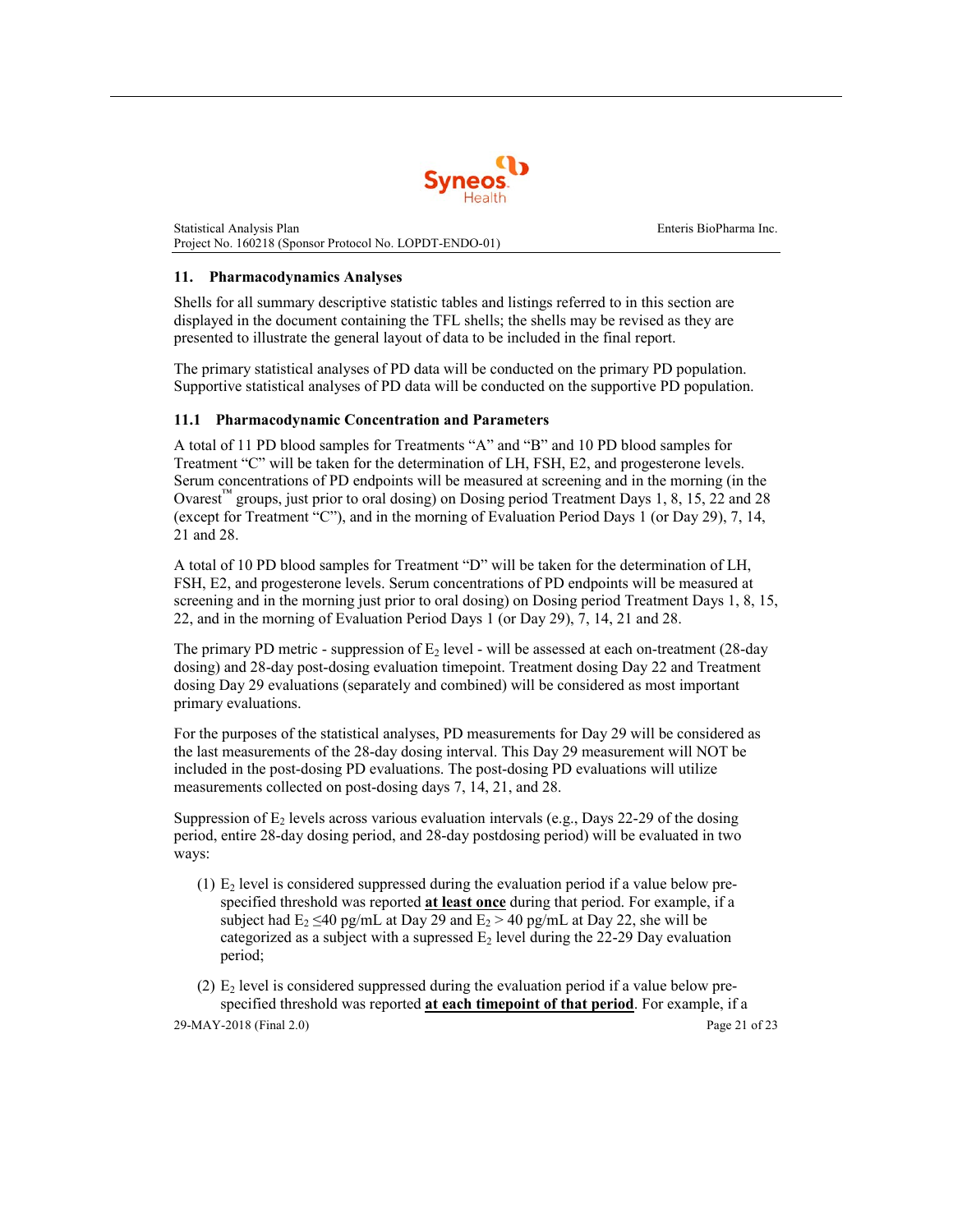

subject had  $E_2 \leq 40$  pg/mL at Day 29 and  $E_2 > 40$  pg/mL at Day 22, she will not be categorized as a subject with a supressed  $E_2$  level during the 22-29 Day evaluation period; To be considered as a subject with a suppressed  $E_2$  level during that period,  $E_2$ must be  $\leq 40$  pg/mL on both Days 22 and 29.

The former definition, (1) will be considered as primary.

Note: For Treatments "A" and "B" additional protocol-specified evaluations will be performed for Days 22 and 28 of the dosing period

Similar approach will be utilized for other PD endpoints (e.g., a suppression of ovulation as evidence by progesterone level – see below).

In addition to a primary E<sub>2</sub> suppression threshold (E<sub>2</sub>  $\leq$ 40 pg/mL), a suppression of E<sub>2</sub>  $\leq$ 20  $pg/mL, \leq 50 pg/mL, \leq 60 pg/mL,$  and  $\leq 70 pg/mL$  may also be assessed, if considered necessary.

The suppression of ovulation (as evidenced by progesterone levels <3 ng/mL) will be assessed at each on-treatment (28-day dosing) and 28-day post-dosing evaluation timepoint. Treatment dosing Day 22 and Treatment dosing Day 28 (Day 29 for Treatments "C" and "D") evaluations (separately and combined) will be considered as most important (primary) evaluations.

## <span id="page-22-0"></span>**11.2 Statistical Analyses**

Individual and mean concentration of hormonal levels versus nominal time curves will be presented by treatment group for each evaluation timepoint. Descriptive statistics (sample size "n", mean, standard deviation, coefficient of variation, median, minimum value and maximum value) of hormonal levels will be presented for each timepoint.

Summaries of the LH, FSH, E2, and progesterone levels will be reported for each dosing and post-dosing evaluation timepoint, for the dosing days 22 and 28 (Day 29 for Treatments "C" and "D") (combined: i.e. the maximum among the 2 values) and, optionally, for the entire 28-day dosing period and the entire post-dosing Evaluation Period. Changes from pre-dosing baseline in LH, FSH,  $E_2$  and progesterone levels will also be summarized (sample size "n", mean, standard deviation, median, minimum value and maximum value) at each on-treatment evaluation timepoint. Pre-dosing baseline for all PD metrics is the highest value across two observations: (a) screening measurement and (b) measurement taken just prior to the first dose of the study drug. Similar summaries will be provided for the follow-up visits (postdosing Days 7, 14, 21, and 28). In addition, time to return to pre-study baseline hormonal levels could be estimated.

Summaries of PD metrics may be further stratified by the cycle period (days) of the start of dosing. Categorical variables will be summarized by using frequency counts and percentages for each treatment by visits involved. In addition, the number of patients with missing values will be displayed.

29-MAY-2018 (Final 2.0) Page 22 of 23